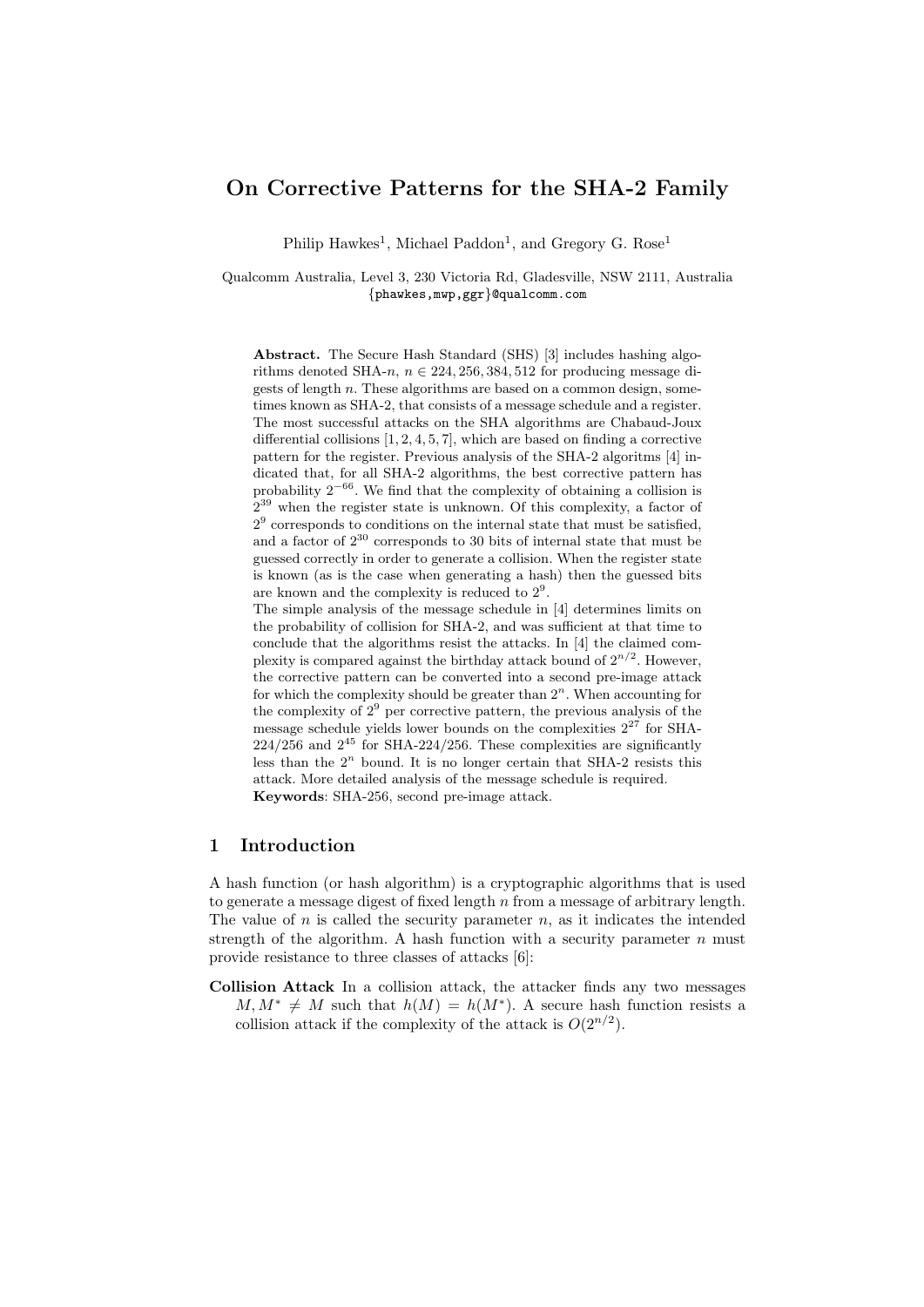- First Pre-image Attack In a first pre-image attack, the attacker is specified an output y, and the attacker must find a message M such that  $h(M) = y$ . A hash function resists a second pre-image attack if the complexity of the attack is approximately  $O(2^n)$ .
- Second Pre-image Attack In a first pre-image attack, the attacker is specified message M, and the attacker must find another message  $M^* \neq M$  such that  $h(M) = h(M^*)$ . A hash function resists a second pre-image attack if the complexity of the attack is  $O(2^n)$ .

The Secure Hash Standard (SHS) [3] defines five standard hash algorithms denoted SHA-1, SHA-224, SHA-256, SHA-384 and SHA-512 that produce message digests of length  $n = 160, 224, 256, 384$  and 512 bits respectively. SHA-1 is the current, de-facto world-wide standard. However, advances in computing power have led to the need for stronger keys, and stronger hash functions. Consequently, the latter four algorithms are likely to become the de-facto world-wide standards of the future. These four algorithms are based on a common design that has become known as SHA-2.

The algorithms SHA-224 and SHA-256 differ from each other only in two aspects: the algorithms use distinct initial constants; and SHA-224 truncates the message digest to the 224 leftmost bits. The algorithms SHA-384 and SHA-512 algorithms are also identical, with the exception of distinct initial constants and the truncated output of SHA-384. This means that it is convenient to refer to SHA-224/256 and SHA-384/512. To save space when providing the details for SHA-224/256 and SHA-384/512, the details for SHA-384/512 are provide in parentheses. For example, writing "SHA-2 is based on 32-bit (resp. 64-bit) words" indicates that SHA-224/256 is based on 32-bit words and SHA-384/512 is based on 64-bit words.

The SHA algorithms have four phases; padding, parsing, message scheduling and register update. The updated register is called the accumulating register in this paper. The message schedule uses the padded and parsed message to generate a expanded sequence of inputs to the accumulating register; the expanded sequence of inputs is used during the register update.

Theus far, the most successful analysis of SHA algorithms resulted from the search for Chaboud-Joux differential collisions  $[1, 2, 4, 5, 7]$ . Of particular note are the collisions for SHA-0 (a pre-curser to SHA-1) found by Joux [5] and the collisions for MD4, MD5, HAVAL-128 and RIPEMD (pre-cursers to SHA-0) found by Wang et al [7].

This type of analysis first finds a high-probability corrective pattern for the accumulating register; that is, given one sequence of inputs to the accumulating register, the analysis finds another sequences of inputs such that the accumulating register results in equal values for both sequences of inputs. The analysis then analyzes the message schedule in an attempt to find two messages such that the message schedule will result in high-probability differential collisions being input to the accumulating register.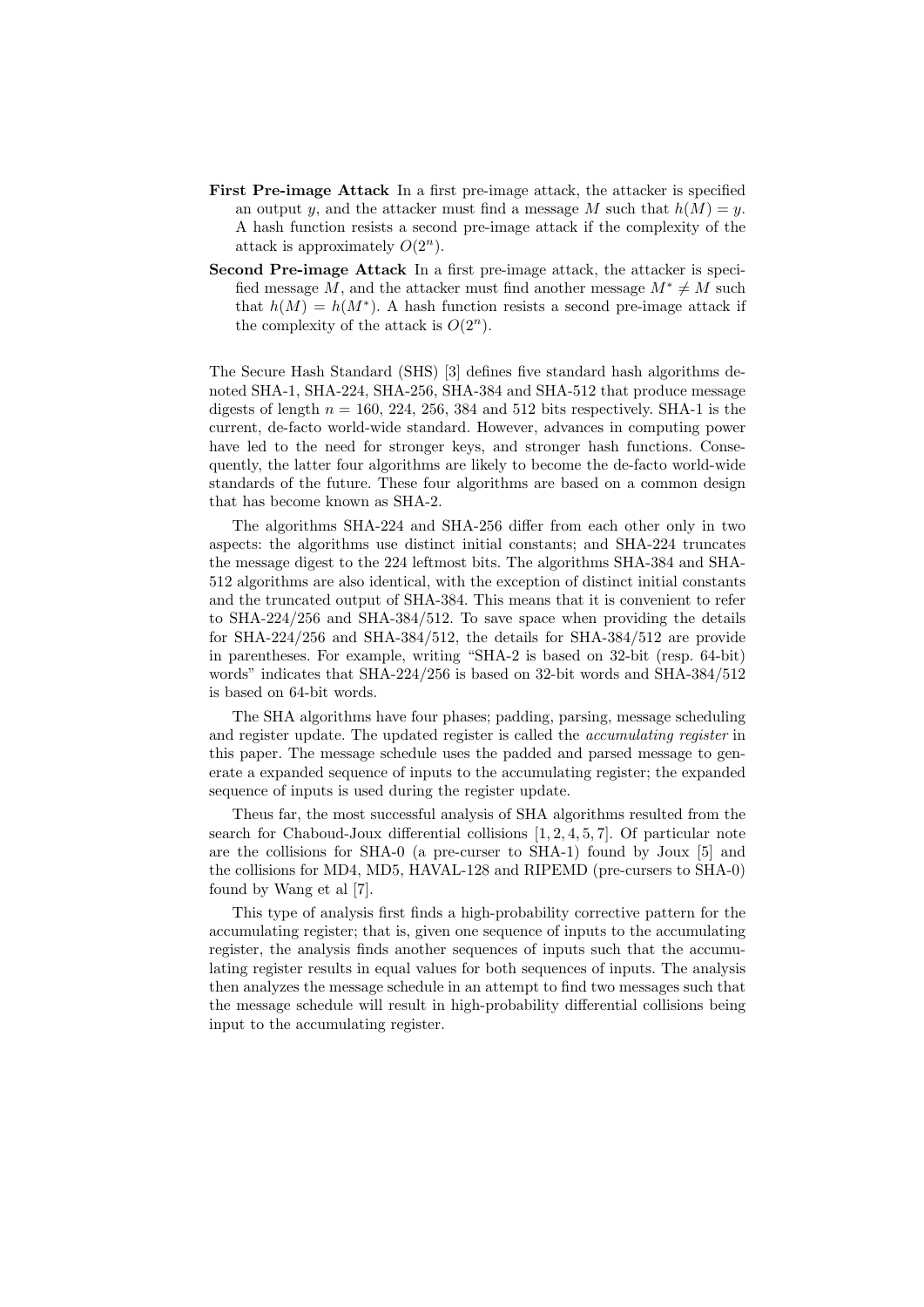#### 1.1 Results of this Paper

New Probabilities for Gilbert-Handschuh corrective patterns. Gilbert and Handschuh [4] looked for a high probability corrective patterns for SHA-2; where a corrective pattern is a sequence of XOR differences between two sequences of input words such that processing each sequence could result in equal values of the accumulation register. They claim that these corrective patterns are optimal in the sense that the probability of a collision is maximized for these corrective patterns. We agree with their conclusion that the differential is optimal. However, we have found that the probability of a collision is much higher than the probability  $2^{-66}$  obtained by Gilbert and Handschuh. By transforming the XOR-differences into addition-differences, we find that the complexity of obtaining a collision is  $2^{39}$  when the register state is unknown. Of this complexity, a factor of  $2^9$  corresponds to conditions on the internal state that must be satisfied, and a factor of  $2^{30}$  corresponds to 30 bits of internal state that must be guessed correctly in order to generate a collision. When the register state is known (as is the case when generating a hash) then the guessed bits are known and the complexity is reduced to  $2<sup>9</sup>$ . Interestingly, this probability applies for all SHA-2 algorithms, independent of word size.

Our understanding is that the collisions on SHA-0 [5] and the collisions for MD4, MD5, HAVAL-128 and RIPEMD [7] were also obtained using additiondifferences.

The corrective pattern yields a pre-image attack. The attack proposed in [4] is simple collision attack in which the attacker can specify all the details of the two messages that hash to equal message digests. However, the corrective pattern proposed herein can be used in a second pre-image attack, in which one of the messages is specified and the attacker generates a second message that hashes to an equal message digest. This is an important distinction, as the previous claims of resistance to the attack used the complexity bound of  $2^{n/2}$ rather than the bound  $2^n$  that applies for second pre-image attacks. In other words, the authors of [4] claimed resistance to the attack because the complexity exceeded the  $2^{n/2}$  bound, but that was based on the asumption that the attack could only be performed as a collision attack. Now that that the attack is a second pre-image attack, the previous bounds must be increased to  $2^n$ ; that is, SHA-2 can only be considered secure if the complexity exceeds the  $2<sup>n</sup>$  bound.

Simple analysis of the Message Schedule is Insufficient. Gilbert and Handschuh computing a lower limit on the complexity of a Chabaud-Joux attack using the corrective pattern probability  $2^{-66}$ . They claimed that at least three (resp. five) independent corrective patterns are required to perform a Chabaud-Joux attack when accounting for the message scheduling. When using the corrective pattern probability of  $2^{-39}$ , the computed lower bound on the complexity becomes  $2^{117}$  (resp.  $2^{195}$ );... assuming that the initial state is unknown. When the initial value of the register states are known, then the probability drops to  $2^{-9}$ (resp.  $2^{-45}$ ). These complexities are significantly lower than the bounds required to prove resistance to second pre-image attacks, thus suggesting that SHA-2 may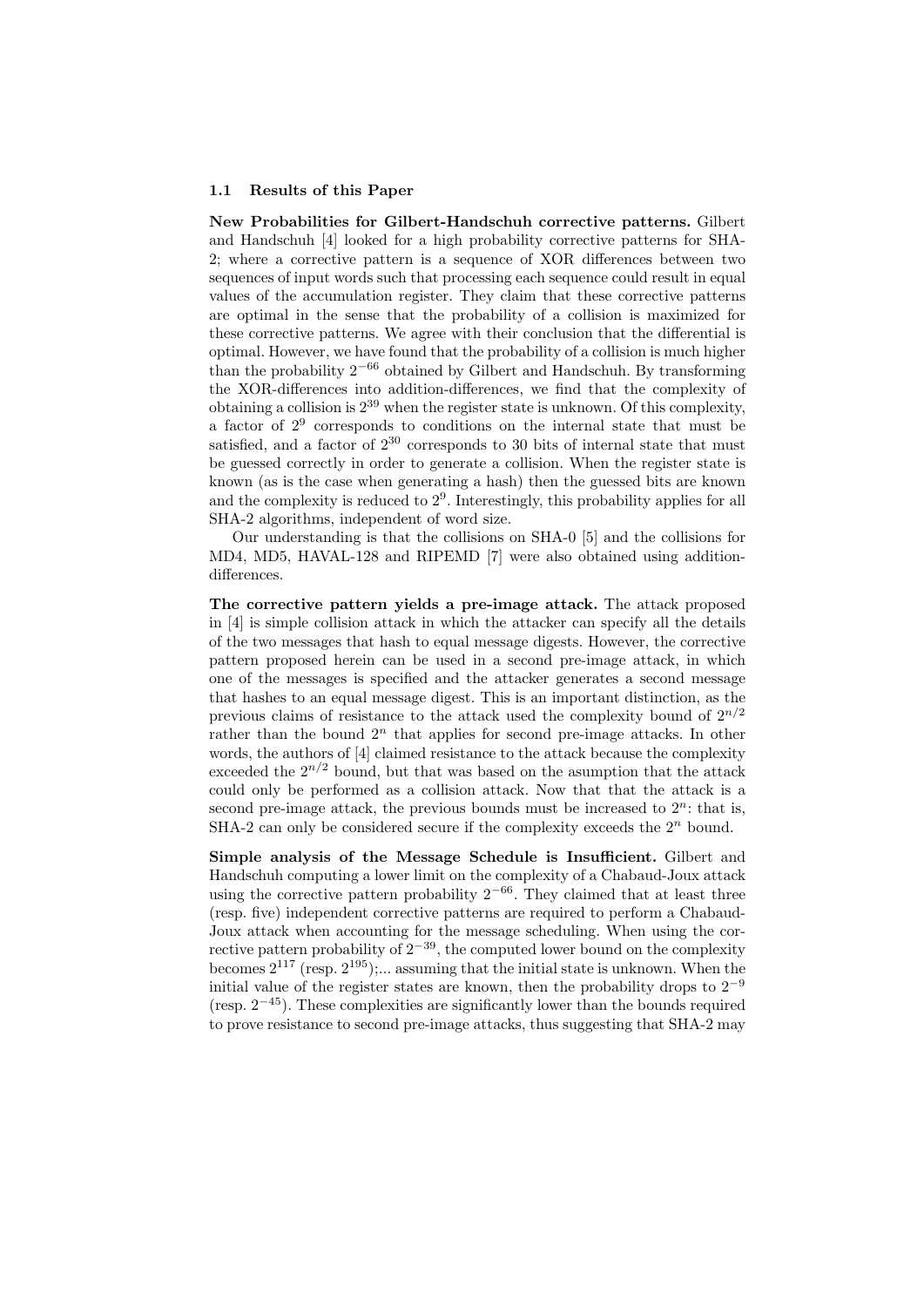not resist the attack. However, this lower bound is based on a simple analysis of the message schedule, and the bound is unrealistically optimistic. We cannot conclude (from these lower bound) whether SHA-2 is sufficiently secure or not. A more detailed analysis of the message schedule is required in order to obtained more accurate estimates for the complexity of a Chabaud-Joux attack. We have not yet attempted such an analysis, but recommend this as a worthwhile venture for any cryptologist.

Organization of this paper. The remainder of Section 1 introduces the necessary notation. Section 2 describes SHA-2. Section 3 discusses the corrective patterns of [4]. Section 4 discusses our goals in searching for corrective patterns, and Section 5 considers the relationship between XOR-differences and additiondifferences. Section 6 then performs a detailed analysis of the corrective patterns. The complexity is determined in Section 7.

### 1.2 Notation

SHA-2 is based on 32-bit (resp. 64-bit) words. Within each word, the most significant bit(MSB) is the leftmost bit while the least significant bit (MSB) is the rightmost bit. For any word X,  $\hat{X}$  denotes the value of X with the MSB set to zero.

The *i*-th bit of a word a is denoted  $a[i]$ . SHA-2 uses two bit-wise operators: " $\wedge$ " represents the bitwise AND operation with  $(a \wedge b)[i] = a[i]b[i], 0 \le i \le n;$ and "⊕" represents the bitwise exclusive-OR operation with  $(a \oplus b)[i] = a[i] \oplus b[i],$  $0 \leq i \leq w$ , where w denotes the relevant word size.

The bit-wise complement of x (equal to  $2^w - 1 - x$ ) is denoted x'. The function  $ROTR<sup>r</sup>(X)$  produces a word of the same size as X, but with the bits rotated cyclically to the right by r positions. That is, if  $Y = \text{ROTR}^r(X)$  and the word size is w, then  $Y[i] = X[i + r(\text{mod } w)], 0 \le i \le w$ . The function  $SHR^r(X)$ produces a word of the same size as  $X$ , but with the bits shifted (non-cyclically) to the right by r positions, with the remaining left-most bits filled with zeroes. That is, if  $Y = SHR^{r}(X)$ , then:  $Y[i] = X[i + r]$  for  $i < w - r$ ; and  $Y[i] = 0$  for  $w-r \leq i \leq w-1$ .

Finally, for our analysis we will denote the Hamming weight of  $x$  (that is, the number of one's in the binary representation of x) by |x|.

### 2 Description of SHA-2

SHA-2 consists of four phases: padding, parsing, message scheduling and register update.

Padding: Suppose that the length of the message, M, is l bits. Append the bit 1 to the end of the message, followed by  $k$  zero bits, where  $k$  is the smallest, non-negative solution to the equation  $l+k+1 \equiv 448$  ( mod512) (resp.  $l+k+1 \equiv$ 896 ( mod1028)). Then append the 64-bit ( resp. 128-bit) block that is equal to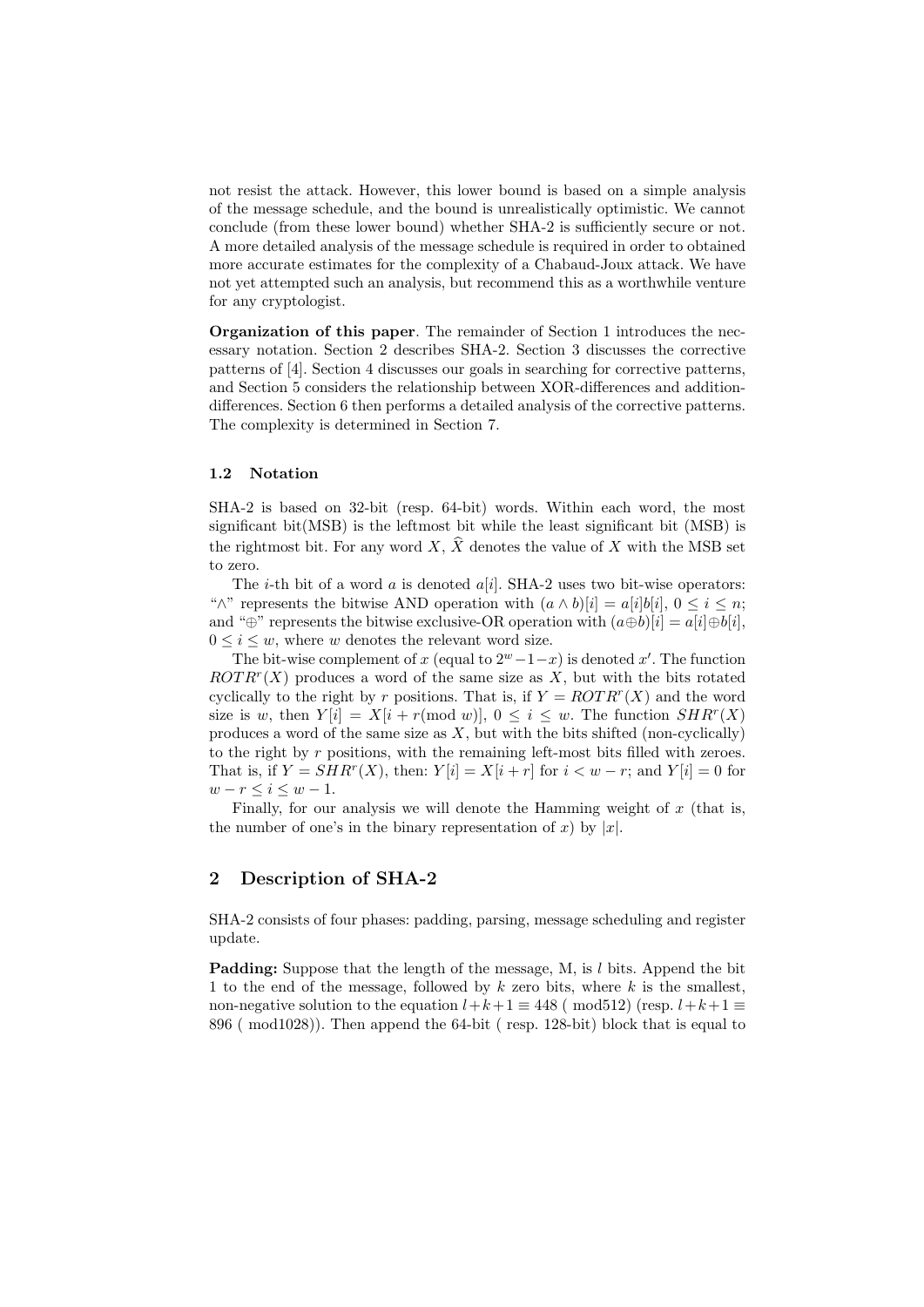the number  $l$  expressed using a binary representation. The length of the padded message should now be a multiple of 512 (resp. 1024) bits.

**Parsing:** The padded message is parsed into  $N$  512-bit (resp. 1024-bit) blocks,  $M^{(1)}, M^{(2)}, \ldots, M^{(N)}$ . The 512 (resp. 1024) bits of the input block are expressed as sixteen 32-bit (resp. 64-bit) words. The first 32 bits (resp. 64 bits) of message block *i* are denoted  $M_0^{(i)}$ , the next 32 bits (resp. 64 bits) are  $M_1^{(i)}$ , and so on up to  $M^{(i)}_{15}$ .

Message Scheduling: The message schedule is applied to each message block individually. The message schedule first assigns the message words  $M_0^{(i)},\ldots,M_{15}^{(i)}$ to the values of the input words  $W_0, \ldots, W_{15}$ . The remainder of the input words  $W_{16}, \ldots, W_{63}$  (resp.  $W_{16}, \ldots, W_{79}$ ) are determined using the recurrence formula:

$$
W_i = \sigma_1(W_{i-2}) + W_{i-7} + \sigma_0(W_{i-15}) + W_{i-16},
$$

where  $\sigma_0$ ,  $\sigma_1$  are linear functions. For SHA-224/256, the functions  $\sigma_0$ ,  $\sigma_1$  act on 32-bit inputs and produce 32-bit outputs:

$$
\sigma_0(X) = ROTR^7(X) \oplus ROTR^{18}(X) \oplus SHR^3(X),
$$
  

$$
\sigma_1(X) = ROTR^{17}(X) \oplus ROTR^{19}(X) \oplus SHR^{10}(X).
$$

For SHA-384/512, the functions  $\sigma_0$ ,  $\sigma_1$  act on 64-bit inputs and produce 64-bit outputs:

$$
\sigma_0(X) = ROTR^1(X) \oplus ROTR^8(X) \oplus SHR^7(X),
$$
  

$$
\sigma_1(X) = ROTR^{19}(X) \oplus ROTR^{61}(X) \oplus SHR^6(X).
$$

**Register Update:** The accumulation register has 8 words of state  $A, B, C, D$ ,  $E, F, G, H$ . For the first block of the message, these words are initialized to predetermined constants. For the remaining blocks of the message, the words are initialized to the intermediate hash value that results from from the preceding message block. Following initialization, 64 rounds (resp 80 rounds) of the compression function are applied to the expanded input sequence  $\{W_i\}$ . The t-th round of the compression function modifies the accumulation register using input word  $W_i$  and pre-determined constant  $K_i$  as input. The compression function uses addition modulo  $2^{32}$  (resp.  $2^{64}$ ) and four non-linear functions: CH, MJ,  $\Sigma_0$ ,  $\Sigma_1$ . SHA-224/256 uses functions with 32-bit inputs and 32-bit outputs, defined as:

$$
CH(X, Y, Z) = (X \wedge Y) \oplus (X' \wedge Z);
$$
  
\n
$$
MJ(X, Y, Z) = (X \wedge Y) \oplus (Y \wedge Z) \oplus (Z \wedge X);
$$
  
\n
$$
\Sigma_0(X) = ROTR^2(X) \oplus ROTR^{13}(X) \oplus ROTR^{22}(X);
$$
  
\n
$$
\Sigma_1(X) = ROTR^6(X) \oplus ROTR^{11}(X) \oplus ROTR^{25}(X).
$$

SHA-384/512 uses functions with 64-bit inputs and 64-bit outputs, with CH and MJ defined as above and  $\Sigma_0$ ,  $\Sigma_1$  defined as:

$$
\Sigma_0(X) = ROTR^{28}(X) \oplus ROTR^{34}(X) \oplus ROTR^{39}(X);
$$
  
\n
$$
\Sigma_1(X) = ROTR^{14}(X) \oplus ROTR^{18}(X) \oplus ROTR^{41}(X).
$$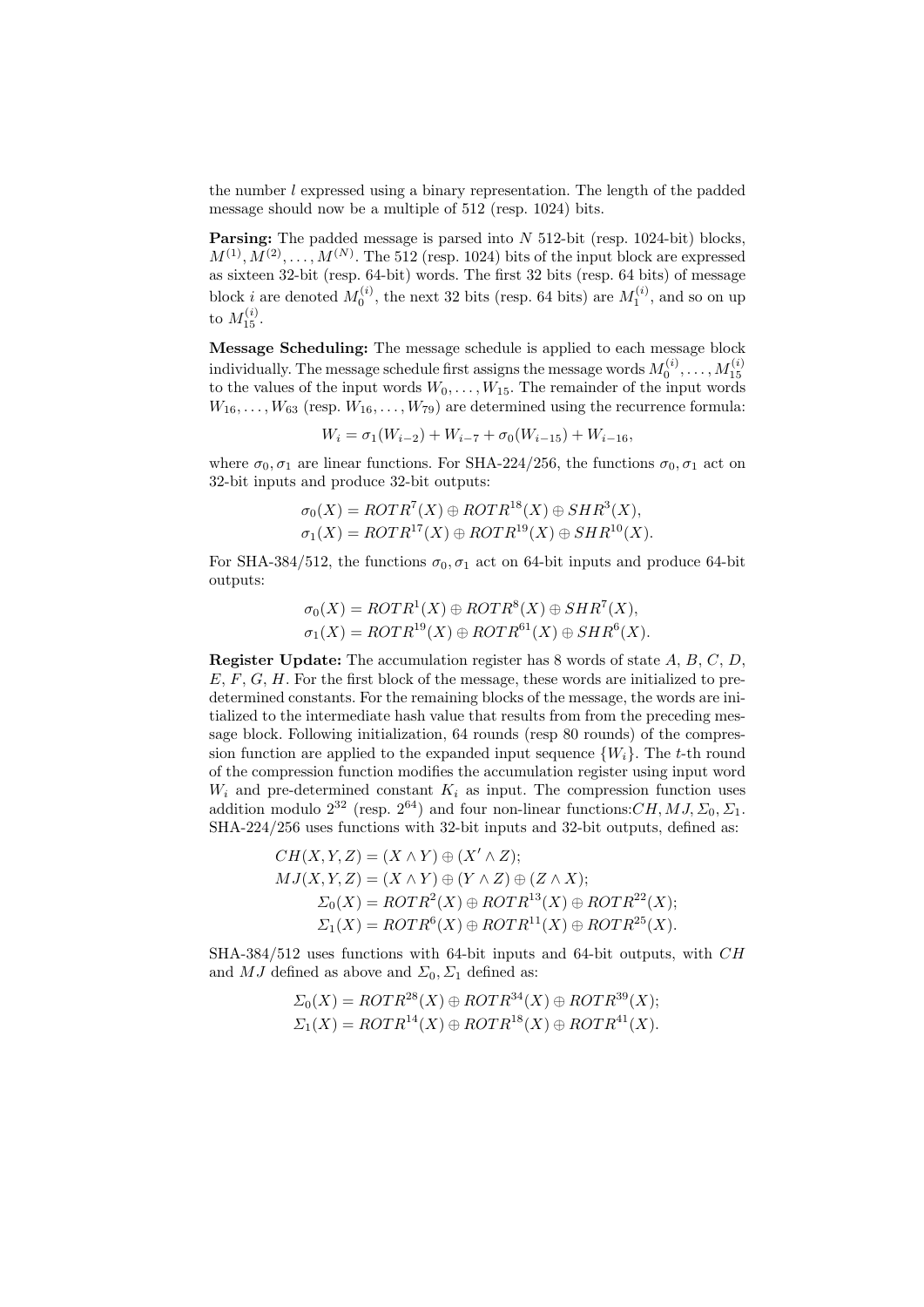The compression function modifies the accumulation register according to the following algorithm:

$$
T1_i = H +_i \Sigma_1(E_i) + CH(E_i, F_i, G_i) + K_i + W_i;
$$
  
\n
$$
T2_i = \Sigma_0(A_i) + MJ(A_i, B_i, C_i);
$$
  
\n
$$
H_{i+1} = G_i; \quad G_{i+1} = F_i; \quad F_{i+1} = E_i; \quad E_{i+1} = D_i + T1_i;
$$
  
\n
$$
D_{i+1} = C_i; \quad C_{i+1} = B_i; \quad B_{i+1} = A_i; \quad A_{i+1} = T1_i + T2_i.
$$

After all of the 64 (resp. 80) input words have been input to the accumulating register, the resulting values of the state are added modulo  $2^{32}$  (resp.  $2^{64}$ ) to the initialized values of the state. These values become the new intermediate hash value. If this is the last message block, the new intermediate hash value is output as the resulting message digest. Otherwise, the algorithm proceeds to updating the register using the next message block.

### 3 Gilbert-Handschuh Corrective Patterns

The Chabaud-Joux approach to finding collisions divides the task into two separate analyses:

"First one considers the injection in one of the words  $W_i$  of a ... difference, and one identifies the corresponding corrective patterns, i.e. sets of differences in the subsequent words  $W_{i+j}$  that cancel with high probability the resulting differences in the state registers after a few rounds.Then we search for low weight sequences of [corrective] patterns satisfying the linear recurrence of the message schedule." [4]

The corrective pattern represents two sequences of inputs  $\{W_i\}$  and  $\{W_i^*\}$  to the compression function. The first run is the sequence of internal state values and function outputs that result when inputting the sequence  $\{W_i\}$  and the second run is the sequence of internal state values and function outputs that result when inputting the sequence  $\{W_i^*\}$ . For any input word, internal state value or function output, then we represent the value during the first run using  $X$  and the value during the second run by  $X^*$ . The *XOR-difference* in this value X is defined as  $\Delta X = X \oplus X^*$ .

Gilbert and Handschuh employed the following strategy for finding high probability corrective patterns.

"Obviously, ... the best strategy is to inject a one bit difference in a given message word  $W_i$ , and for each consecutive round, to disable the propagation into the register A by appropriate corrective patterns of the next message words. Allowing for more than a single bit difference is not realistic as each  $\Sigma$  function automatically multiplies the Hamming weight of the difference by three in each step, and trying to match these bit locations using several initial difference bits implies a fatal decrease of the probability to obtain such differential collisions. Therefore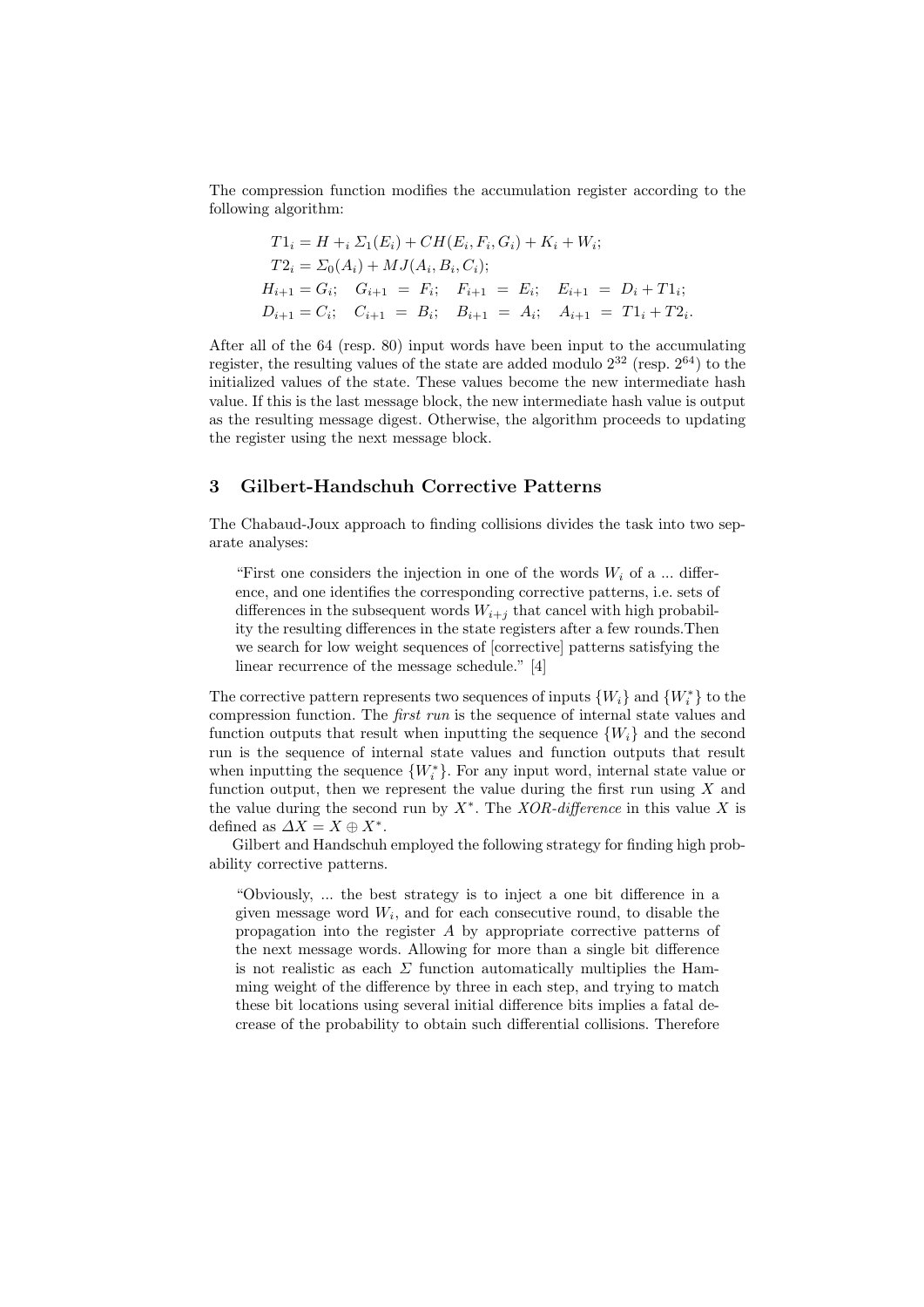we believe that no other strategy can provide a sufficiently low weight perturbation pattern, hence an acceptable overall collision probability. The pattern has been obtained in a straightforward manner by setting the following equalities: let  $W_i$  be the word containing the perturbative one-bit difference. Then we define the next eight word differences by:  $W_{i+1} = \Sigma_1(W_i) \oplus \Sigma_0(W_i); W_{i+2} = \Sigma_1(\Sigma_0(W_i)); W_{i+3} = 0; W_{i+4} = W_i;$  $W_{i+5} = \Sigma_1(W_i) \oplus \Sigma_0(W_i); W_{i+6} = 0; W_{i+7} = 0; W_{i+8} = W_i.$ " [4]

The corrective pattern of Gilbert and Handschuh [4] is shown in table 1. In this table we have represented

$$
\alpha 1 = \Delta W_i, \quad \beta 3 = \Sigma_0(\Delta W_i), \quad \gamma 3 = \Sigma_1(\Delta W_i)), \quad \epsilon 9 = \Sigma_1(\Sigma_0(\Delta W_i)).
$$

The number after the Greek letter is there to remind us of the Hamming weight of the difference. For SHA-224/256

$$
\epsilon 9 = ROTR1(\alpha 1) \oplus ROTR6(\alpha 1) \oplus ROTR8(\alpha 1)
$$
  
\n
$$
\oplus ROTR13(\alpha 1) \oplus ROTR15(\alpha 1) \oplus ROTR19(\alpha 1)
$$
  
\n
$$
\oplus ROTR24(\alpha 1) \oplus ROTR27(\alpha 1) \oplus ROTR28(\alpha 1),
$$

while for SHA-384/512

$$
\epsilon 9 = ROTR5(\alpha 1) \oplus ROTR11(\alpha 1) \oplus ROTR16(\alpha 1)
$$
  
\n
$$
\oplus ROTR42(\alpha 1) \oplus ROTR46(\alpha 1) \oplus ROTR48(\alpha 1)
$$
  
\n
$$
\oplus ROTR52(\alpha 1) \oplus ROTR53(\alpha 1) \oplus ROTR57(\alpha 1).
$$

| j              |              |            |            |              |            |            |            |            | $ \Delta H \Delta G \Delta F \Delta E \Delta D \Delta C \Delta B \Delta A $ $ \Delta W_{i+j} $ |
|----------------|--------------|------------|------------|--------------|------------|------------|------------|------------|------------------------------------------------------------------------------------------------|
| $\overline{0}$ |              |            |            |              |            |            |            |            | $\alpha$ 1                                                                                     |
| $\mathbf{1}$   |              |            |            | $_{\alpha1}$ |            |            |            | $\alpha$ 1 | $\beta 3 \oplus \gamma 3$                                                                      |
| $\overline{2}$ |              |            | $\alpha$ 1 | $\beta3$     |            |            | $\alpha$ 1 |            | $\epsilon$ 9                                                                                   |
| 3              |              | $\alpha$ 1 | $\beta$ 3  |              |            | $\alpha$ 1 |            |            |                                                                                                |
| $\overline{4}$ | $\alpha$ 1   | $\beta$ 3  |            |              | $\alpha$ 1 |            |            |            | $\alpha$ 1                                                                                     |
| 5              | $\beta3$     |            |            | $\alpha 1$   |            |            |            |            | $\beta 3 \oplus \gamma 3$                                                                      |
| 6              |              |            | $\alpha$ 1 |              |            |            |            |            |                                                                                                |
| 7              |              | $\alpha$ 1 |            |              |            |            |            |            |                                                                                                |
| 8              | $_{\alpha1}$ |            |            |              |            |            |            |            | $\alpha 1$                                                                                     |

Table 1. The low-weight corrective pattern proposed by Gilbert and Handschuh [4]. The values in row i shows the differences in the state prior to applying the compression function to  $W_i$ .

The probability of the corrective pattern is the product of two probabilities: the probability of the XOR-differences proceeding correctly through the addition operations; and the probability of the XOR-differences proceeding correctly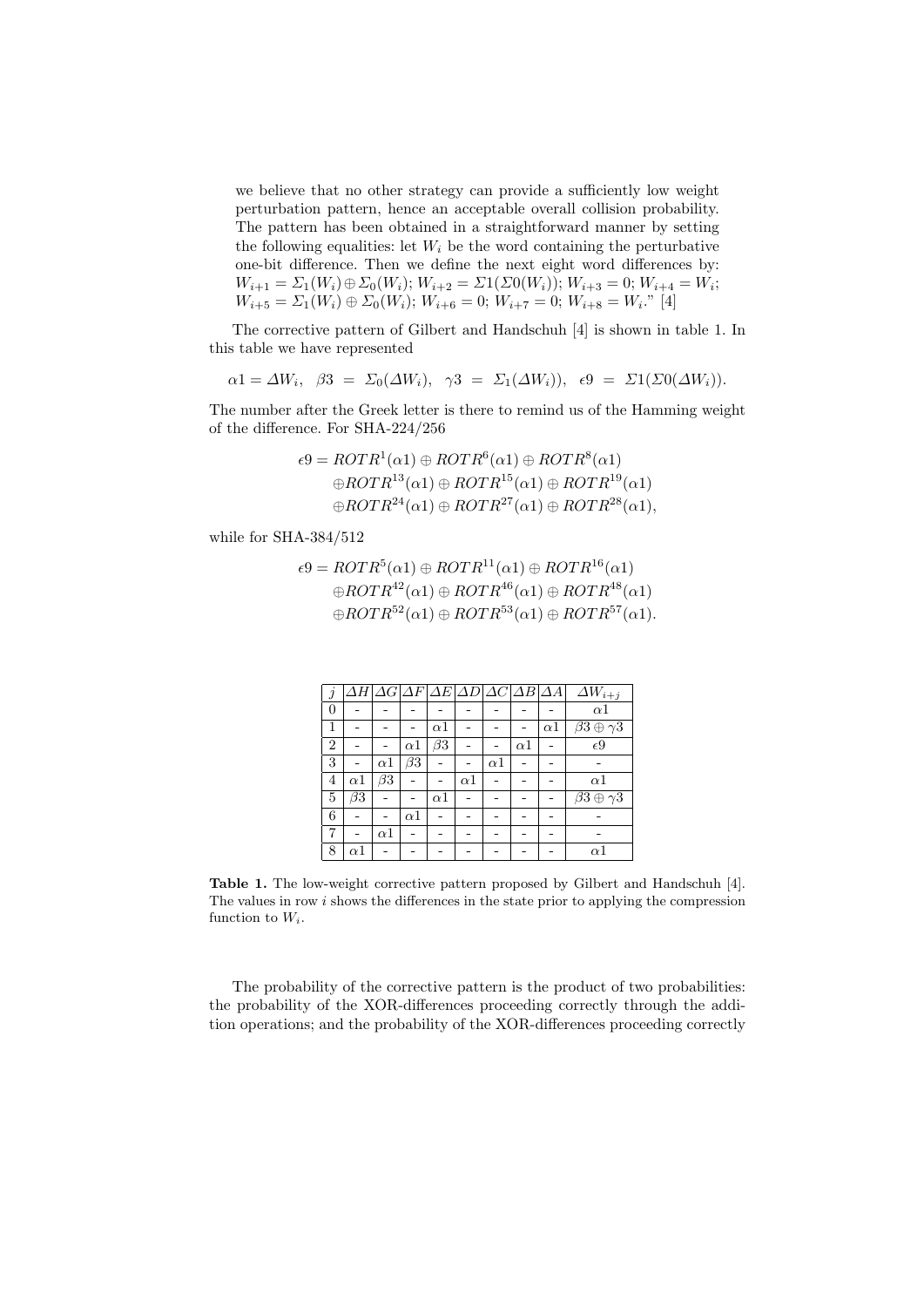through the  $CH$  and  $MJ$  operations. (The XOR-differences proceed through the  $\Sigma$  functions with probability one, since these functions are linear.)

Our results agree with [4] regarding the probability  $2^{-18}$  to account for the CH and MJ operations. However, [4] claims a probability  $2^{-48}$  to account for the addition operations, resulting in a total probability of  $2^{-66}$ . In Section 7, we show that corrective patterns can be constructed that have probablity  $2^{-39}$ when the initial state is unknown and 2−9 when the intial state is known. This increase in probability is obtained by using addition-differences and the noting that any differences in the MSB always propagates correctly through the addition operation.

### 3.1 Analysis of the Message Schedule

Gilbert and Handschuh [4] analyzed the message schedule in order to obtain some lower bounds on the complexity of finding collision. Their goal was to show that the complexity of finding a collision exceeds the complexity of a birthday attack:  $2^{n/2}$ . In their analysis of SHA-224/256, they noted that

"...at least 3 different patterns must be combined to follow the correct message schedule.

If two of these patterns are applied, the probability to obtain a differential collision becomes lower than  $2^{-132}$  whereas the complexity of a birthday attack on SHA-256 only represents  $2^{128}$  computations on average." [4]

They concluded that SHA-256 resists the Chabaud-Joux attack. In their analysis of SHA-384/512, they noted that

"...at least 5 different patterns must be combined to follow the correct message schedule.

If four of these patterns are applied, the probability to obtain a differential collision becomes lower than 2<sup>−</sup><sup>264</sup> whereas the complexity of a birthday attack on SHA-512 only represents  $2^{256}$  computations on average." [4]

They concluded that SHA-384/512 also resists the Chabaud-Joux attack.

A triple  $(IHV, M, M^*)$  denotes a intermediate hash value, a first run message block  $M$ , and a second run message block  $M^*$  that has been constructed from  $M^*$  so the input words  $\{W_i\}$  and  $\{W_i^*\}$  differ according to a specified corrective pattern.

The probabilities of [4] are computed for the average case. That is, those authors assume that the message block M is uniformly distributed and the intermediate hash value is uniformly distributed. Under these assumptions, [4] claims that the probability of a collision in the output is smaller than  $2^{-132}$ (resp.  $2^{-264}$ ). Alternatively, one may read this as saying that more than  $2^{132}$ (resp.  $2^{264}$ ) triples are required to find a triple that results in a collision. Quite reasonably, the authors of [4] compared this complexity to the complexity of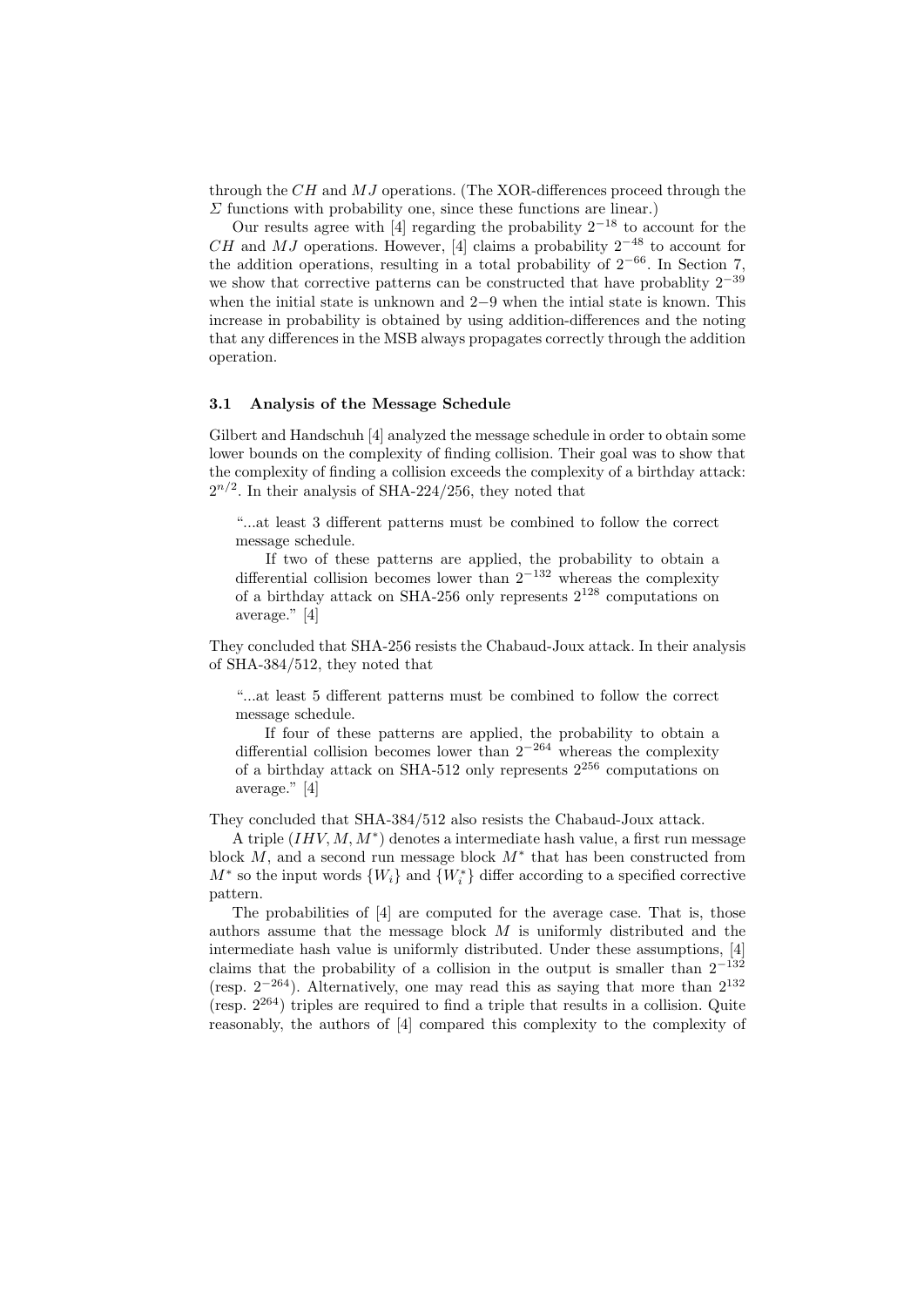$2^{256/2=128}$ (resp.  $2^{512/2=256}$ )) of a simple collision attack, and concluded that SHA-2 resists the attack.

Unfortunately, this does not tell the whole story. Let  $1/N$  denote the probability of the collision. If, given a message, it is possible for an attacker to construct N triples for which  $M$  is a block of the original message, then then there is likely to be a collision in at least one of these triples. This means that the attacker will have has performed a second pre-image attack with complexity N. Moreover, if SHA-2 is to be considered secure, then the complexity of the attack should be greater than the second pre-image bound of  $2<sup>n</sup>$  which is significantly greater than the birthday attack bound of  $2^{n/2}$ .

For example, suppose that the probabilities obtained in [4] are accurate, and the probability of a collision is  $2^{-132}$  (resp.  $2^{-264}$ ). This suggests that if an attacker can obtain  $2^{132}$  (resp.  $2^{264}$ ) triples from a given message, then the attacker can perform a second pre-image attack with complexity 2<sup>132</sup> (resp.  $2^{264}$ ). This complexity is far below the second pre-image bound of  $2^{256}$  (resp.  $2^{512}$ ). This result would be a serious concern if not that the probability is an upper bound. That is, the analysis of [4] obtained unrealistic upper bounds on the probability by using an extremely simple analysis. We doubt that there are any differences in a message block that result in only 3 (resp. 5) occurrences of the highest probability corrective pattern. So the analysis of [4] only shows that the complexity of a second pre-image attack is greater than  $2^{132}$  (resp.  $2^{264}$ ); and this does not reveal if SHA-2 is secure or otherwise.

It is interesting to note that SHA-2 will not accept messages of length great than  $2^{64}$  (resp.  $2^{128}$ ) which may (in the few of some) nullify the previous comments.

Remember that the process complexities listed above correspond to the corrective pattern found by Gilbert and Handschuh. The complexity is reduced significantly when using the higher probability of our corrective patterns. The data complexity is also reduced. In short, the case for SHA-2 begins to look doubtful.

## 4 Goals in finding a Corrective Pattern

The Gilbert-Handschuh corrective pattern [4] causes a collision when certain conditions are satisfied. Those authors do not detail what these conditions are and it is unclear whether these conditions would be placed on the input words or the register states. Our corrective pattern examines the compression function in detail to specify how the attacker can cause a collision.

We begin by presuming that the attacker has been specified a multi-block message (the first-run message) and corresponding message digest, for which the attacker must find another message (the second-run message) that hashes to the same message digest. Note that the message schedule is deterministic, so an attacker will know the value of all first-run input words  $\{W_i\}$ .

There are three classes of actions the attacker performs in our attack: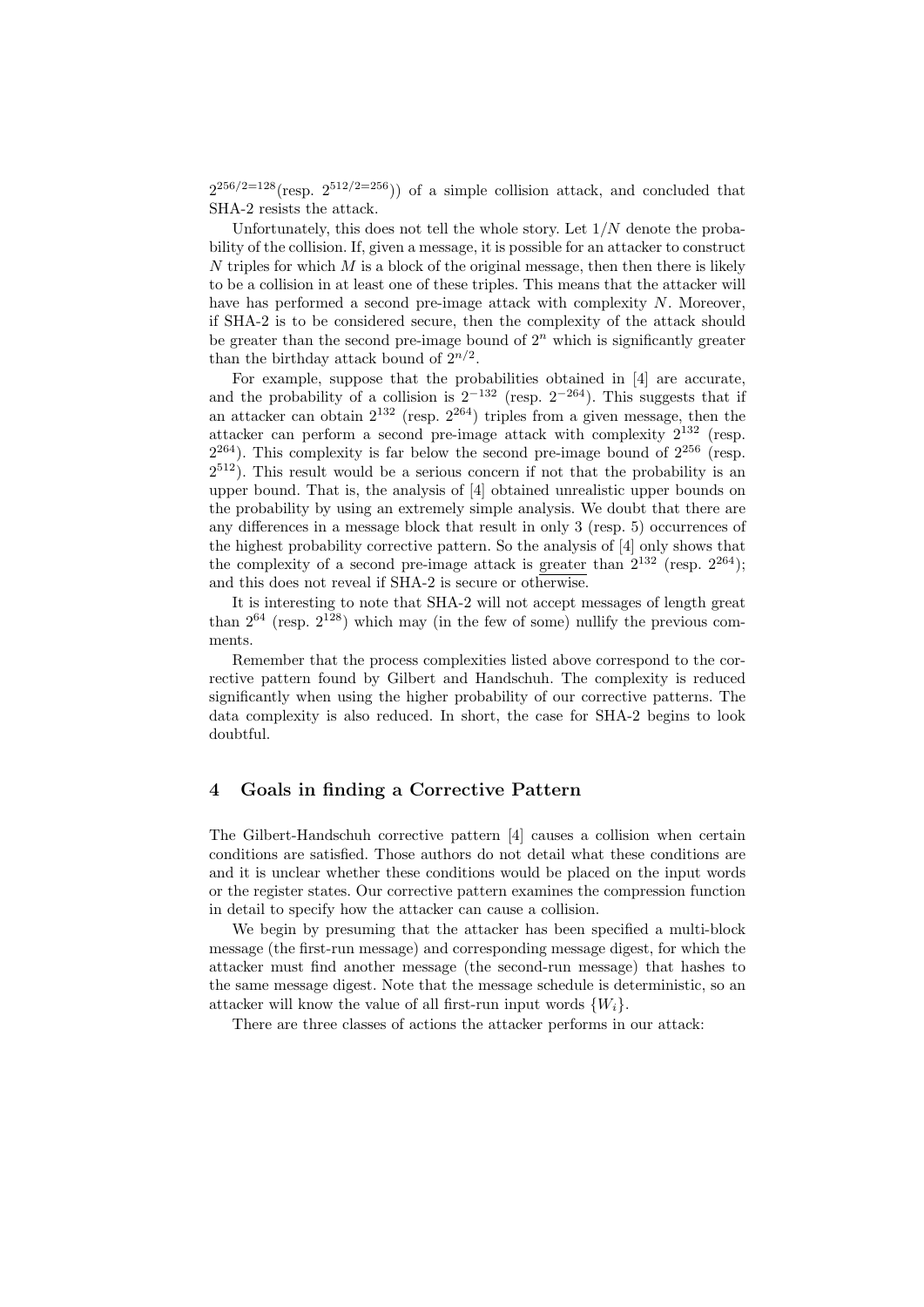- 1. The attacker assumes that certain bits in the register (at a particular round) satisfy a given condition when hashing the first-run message.
- 2. The attacker guesses the value of certain bits in the register (at a particular round) when hashing the first-run message.
- 3. Based on the assumed and guessed values of bits, and the known values of the first-run input words, the attacker determines the value of second-run input words  $\{W_i^*\}$  that will cause a collision.

The corrective pattern results in equal register states when the assumed conditions are satisfied and when the values assigned to the guessed bits are correct. We will presume that corrective patterns may then combined to determine one or more second-run message blocks that may result in a collision (that is, the second-run message blocks may result in the same intermediate hash value as the first-run message blocks). The collision occurs when the set of assumed conditions are satisfied and when the values assigned to the set of guessed bits are correct. If  $n_q$  denote the number of bits that are guessed (in hashing the firstrun message), then there are  $2^{n_g}$  second-run message blocks that are determined from each first-run message block. At this point in time, we have not conducted the analysis of the message schedule to determine how to find this second-run message block; we have only analyzed the compression function.

Suppose the attacker has no information about the initial register states. The attacker attempts to find a collision at every message block until the attacker finds a message block for which the assumed conditions have been satisfied. Thus, if  $p_a$  denotes the probability that all the assumed conditions are satisfied (in hashing the first-run message) then the data complexity (the number of message blocks required) is  $\frac{1}{p_a}$ . At every one of these message blocks, the attacker attempts every possible combination of guesses in the off-chance that the assumed conditions are satisfied at that message block. The resulting amount of computation (the process complexity) is  $\frac{1}{p_a} \cdot 2^{n_g}$  since both the assumed conditions and the guessed bits must be correct.

Note that the assumed conditions and guessed bits relate to the first-run message. When being used as hash function then the attacker knows the initial register states. Thus, once the first-run message is specified, then the attacker knows the value of every bit of every register state in every every of every message block. The implications are worrying.

- When the initial register states are unknown, then the attacker tests each message block under the assumption that the the conditions are satisfied and guesses bits at every message block. However, when the initial register states are known, then the attack can simply observe if the conditions are satisfied and only guesses bits at those message blocks where the conditions are satisfied. In other words, the attacker dos not need to guess the bits at every message block. This alone reduces the process complexity to  $\frac{1}{p_a} + 2^{p_g}$ .
- Further, the attacker now knows the value of the guessed bits, so the attacker only needs to trial one guess for the bits. Thus, once the attacker finds a firstrun message block where the assumptions are satisfied, then the attacker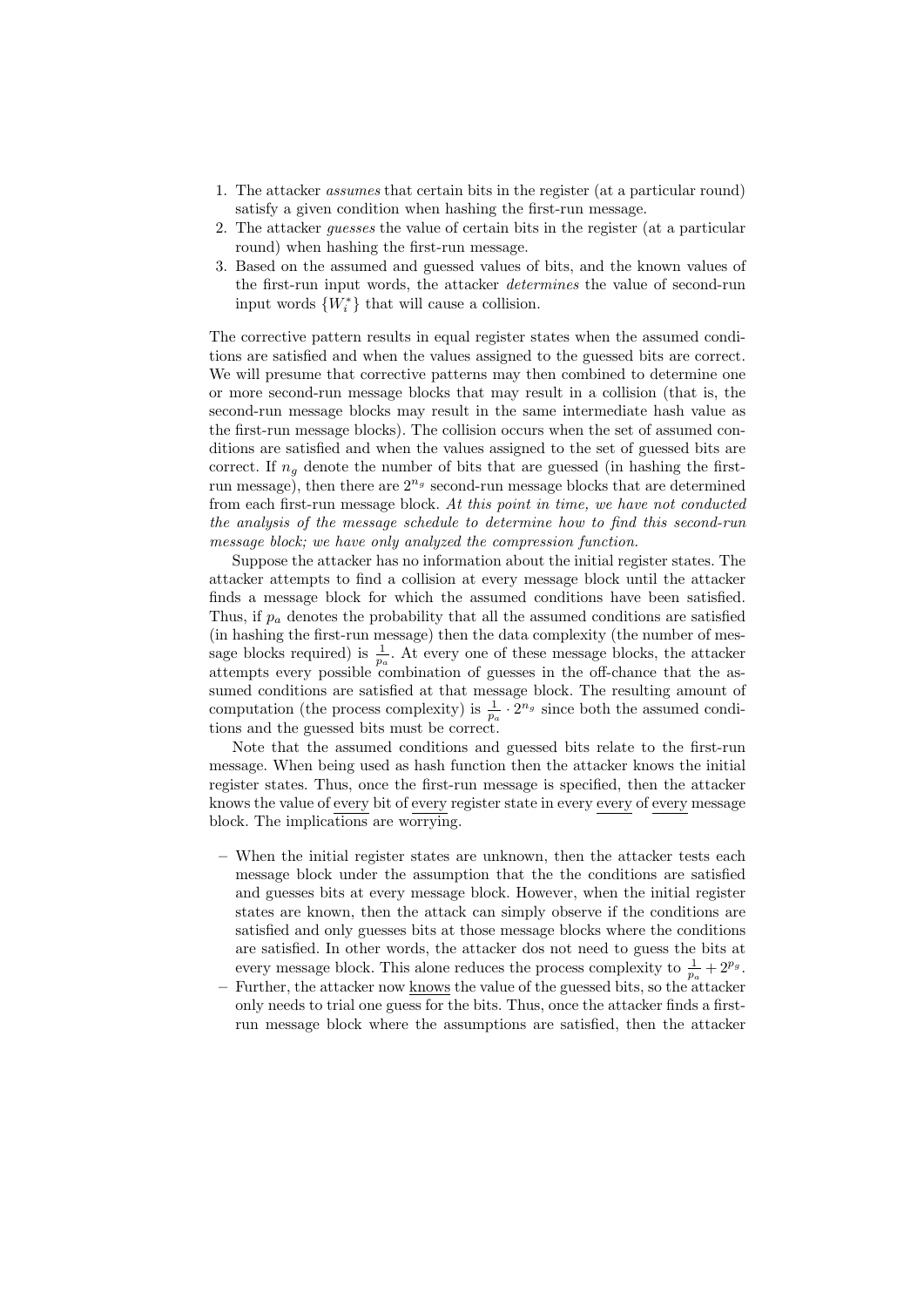needs only construct one second-run message block. This reduces the process complexity to  $\frac{1}{p_a}$ .

Hence, the complexity is dominated by two factors: the complexity of determining the second-run message blocks that might cause a collision, and the probability of satisfying the corresponding assumed conditions. We begin by focussing on determining corrective patterns that minimize the number of assumptions. At this point in time, we have spent very little time studying how we determine the second-run message blocks that might cause a collision.

## 5 Addition-XOR Corrective Patterns

Our approach is somewhat different to [4]. Rather than considering only XORdifferences, we also consider addition-differences  $\delta X = X^* - X$ . Both differences are useful. An analysis of the  $\Sigma$  functions with respect to XOR differences is simple, while analysis of  $\Sigma$  functions with respect to addition differences is quite complex. However, the remainder of the compression function is best analyzed using addition differences. Lemma 1 describes what information is sufficient relate XOR-differences and addition-differences.

**Lemma 1.** If  $\Delta X = \lambda$ , then  $\delta X$  can be determined if  $X[i]$  is known for every  $i < 31$  (resp.  $i < 63$ ) such that  $\lambda[i] = 1$ .

*Proof.* For every i such that  $\lambda[i] = 1$ , it is known that  $X^*[i] = X[i] - 1$ . For every *i* such that  $\lambda[i] = 0$ , it is known that  $X^*[i] = X[i]$  Thus

$$
X = \sum_{i:\lambda[i]=1} X[i] \cdot 2^i + \sum_{i:\lambda[i]=0} X[i] \cdot 2^i,
$$
  

$$
X^* = \sum_{i:\lambda[i]=1} X^*[i] \cdot 2^i + \sum_{i:\lambda[i]=0} X^*[i] \cdot 2^i,
$$
  

$$
= \sum_{i:\lambda[i]=1} (1 - X[i]) \cdot 2^i + \sum_{i:\lambda[i]=0} X[i] \cdot 2^i,
$$
  

$$
\delta X = X^* - X \equiv \sum_{i:\lambda[i]=1} (1 - 2X[i]) \cdot 2^i,
$$

which depends only on the bits  $X[i]$  such that  $\lambda[i] = 1$ . For  $i = 31$  the value of  $(1 - 2X[i]) \cdot 2^i \equiv 2^{31} \pmod{2^{32}}$  is independent of X[31]. Similarly, for  $i = 63$ the value of  $(1 - 2X[i]) \cdot 2^i \equiv 2^{63} \pmod{2^{64}}$  is independent of  $X[63]$ . Thus  $\delta X$ can be determined if  $X[i]$  is known for every  $i < 31$  (resp.  $i < 63$ ) such that  $\lambda[i] = 1.$ 

Note that the attacker can turn a "guess" into an "assumed condition" by only testing one guess for that value. In the following description I have minimized the sum of the number of assumed conditions and the number of guessed bits. Tables 3 and 4 describe the possible corrective patterns that result when some of the internal values have been assumed.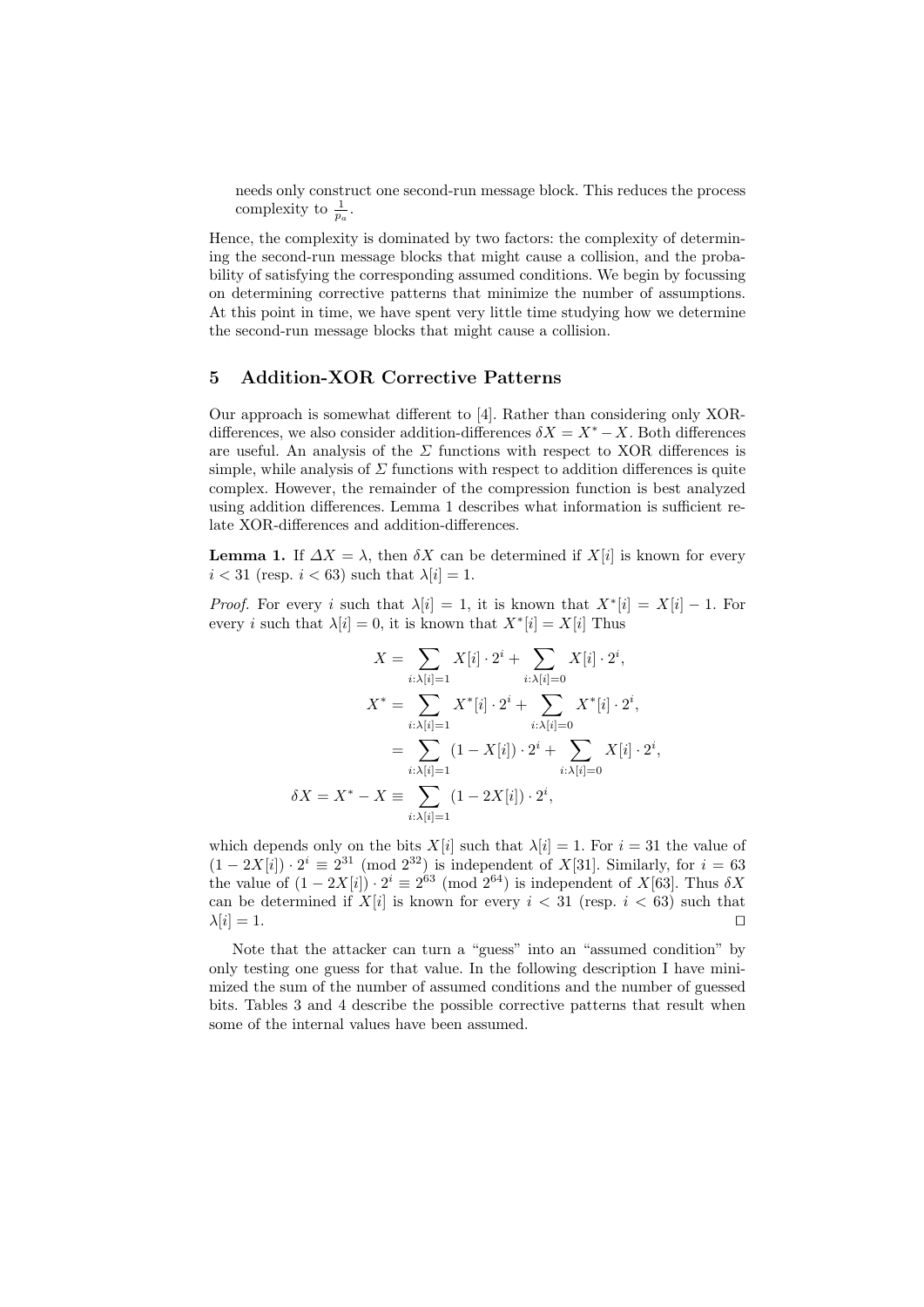# 6 The Corrective Patterns

| $\dot{j}$      |          | H                    | G                 | $\overline{F}$    | E                        | D                        | C                        | B                        | А                        | $\delta W_{i+j}$                                                                    | Ass.                   | Gue.                   |
|----------------|----------|----------------------|-------------------|-------------------|--------------------------|--------------------------|--------------------------|--------------------------|--------------------------|-------------------------------------------------------------------------------------|------------------------|------------------------|
| $\Omega$       | Δ        |                      |                   |                   |                          |                          |                          |                          |                          | $\delta E_{i+1} = \delta A_{i+1} = \delta_0$                                        | $\alpha$ 1             | $\alpha 1$             |
|                | $\delta$ |                      |                   |                   |                          |                          |                          |                          |                          |                                                                                     |                        |                        |
| $\mathbf{1}$   | Δ        |                      | $\qquad \qquad -$ |                   | $\alpha$ 1               | $\overline{\phantom{a}}$ | $\overline{\phantom{a}}$ | $\overline{\phantom{a}}$ | $\alpha$ 1               | $-\delta\Sigma_1(E_{i+1}) - \delta\Sigma_0(A_{i+1})$                                | $\alpha$ 1, $\alpha$ 1 | $\widehat{\beta3}$     |
|                | $\delta$ |                      |                   |                   | $\delta_0$               | $\overline{\phantom{a}}$ |                          |                          | $\delta_0$               | $=-\delta_{1,1}-\delta_{1,2}$                                                       | $\beta$ 3              | $\widehat{\gamma}3$    |
| $\overline{2}$ | Δ        |                      | ۰                 | $\alpha$ 1        | $\beta$ 3                | $\overline{\phantom{a}}$ | $\overline{\phantom{a}}$ | $\alpha$ 1               |                          | $-\delta CH_{i+2} - \delta \Sigma_1(E_{i+2})$                                       | $\alpha$ 1             | $\alpha_1$             |
|                | $\delta$ |                      |                   | $\delta_0$        | $-\delta_{1,2}$          | $\overline{\phantom{a}}$ | $\overline{\phantom{a}}$ | $\delta_0$               | $\overline{\phantom{m}}$ | $=-\delta_{2,1}-\delta_{2,2}$                                                       | $\beta_3$              | $\widehat{\epsilon 9}$ |
| 3              | Δ        |                      | $\alpha$ 1        | $\beta$ 3         |                          | $\overline{\phantom{a}}$ | $\alpha$ 1               | $\sim$                   |                          | $-\delta CH_{i+3} = -\delta_3$                                                      | $\alpha$ 1             | $\alpha$ 1             |
|                | $\delta$ |                      | $\delta_0$        | $-\delta_{1,2}$   |                          |                          | $\delta_0$               |                          |                          |                                                                                     |                        | $\beta$ 3              |
| $\overline{4}$ | Δ        | $\alpha$ 1           | $\beta 3$         |                   | $\overline{\phantom{0}}$ | $\alpha 1$               | $\overline{\phantom{a}}$ | $\sim$                   |                          | $-\delta H_{i+4} - \delta CH_{i+4}$                                                 | $\widehat{\alpha 1}$   | $\beta$ 3              |
|                | $\delta$ | $\delta_0$           | $-\delta_{1,2}$   |                   | ۰                        | $\delta_0$               | $\sim$                   | $\sim$                   | $\blacksquare$           | $=-\delta_0-\delta_4$                                                               |                        |                        |
| $\overline{5}$ | Δ        | $\beta$ 3            |                   | $\frac{1}{2}$     | $\alpha$ 1               | $\overline{a}$           |                          |                          |                          | $-\delta H_{i+5} - \delta CH_{i+5}$                                                 |                        | $\alpha$               |
|                | δ        | $-\delta_{1,2}$      |                   |                   | $\delta_0$               | $\overline{\phantom{a}}$ |                          |                          |                          | $-\delta\Sigma_1(E_{i+5})$                                                          |                        | $\widehat{\gamma}3$    |
|                |          |                      |                   |                   |                          |                          |                          |                          |                          | $= \delta_{1,2} - \delta_{5,1} - \delta_{5,2}$                                      |                        |                        |
| 6              | Δ        |                      | -                 | $\alpha$ 1        | $\qquad \qquad -$        | ٠                        | ۰                        | ٠                        |                          | $-\delta CH_{i+6} = -\delta_6$                                                      |                        | $\alpha$ 1             |
|                | $\delta$ |                      |                   | $\delta_0$        |                          | $\overline{\phantom{a}}$ |                          |                          |                          |                                                                                     |                        |                        |
| $\overline{7}$ | Δ        |                      | $\alpha$ 1        | $\qquad \qquad -$ |                          | ۰                        |                          |                          |                          | $\overline{-\delta}CH_{i+7}=-\delta_7$                                              |                        | $\alpha$ 1             |
|                | $\delta$ |                      | $\delta_0$        |                   |                          |                          |                          |                          |                          |                                                                                     |                        |                        |
| 8              | Δ        | $\alpha$ 1           |                   |                   |                          |                          |                          |                          |                          | $-\delta H_{i+8} = -\delta_0$                                                       |                        |                        |
|                | δ        | $\delta_0$           |                   |                   |                          |                          |                          |                          |                          |                                                                                     |                        |                        |
|                |          | <b>Total Assumed</b> |                   |                   |                          |                          |                          |                          |                          | $4 \alpha 1  + 2 \alpha 1  + 1 \beta 3  + 1 \beta 3  + 0 \gamma 3  + 0 \epsilon 9 $ |                        |                        |
|                |          | Total Guessed        |                   |                   |                          |                          |                          |                          |                          | $5 \alpha 1 +1 \alpha 1 +2 \beta 3 +1 \beta 3 +2 \gamma 3 +1 \epsilon 9 $           |                        |                        |

Table 2. A summary of the corrective pattern using addition based differences.

Table 2 summarizes the corrective pattern. Recall that  $\alpha$ 1 represents a singlebit difference, with  $\beta 3 = \Sigma_0(\alpha 1)$ ,  $\gamma 3 = \Sigma_1(\alpha 1)$  and  $\epsilon 9 = \Sigma_1(\Sigma_0(\alpha 1) \wedge \alpha 1') =$  $\Sigma_1(\beta 3 \wedge \alpha 1')$ . For each round, the rows beginning with  $\Delta$  and  $\delta$  list the XOR differences and addition differences the respectively. The third last column (headed by " $\delta W_{i+j}$ ") lists the additive-differences  $\delta W_{i+j}$  required for the corrective pattern. The second last column (headed by "Ass.") lists the bit positions where the attacker must assume conditions on register states, while the last column (headed by "Gue.") lists the bit positions where the attacker must guess bits. The last two columns indicate the bits positions at which a condition has been applied and bit positions where bits have been guessed.

Tables 3, 4 and 5 describe the corrective pattern in detail. The following notation is used:

- For each round, the first two rows (the rows beginning with  $\Delta$  and  $\delta$ ) list the XOR differences and addition differences respectively.
- Each difference  $(\alpha_1, \beta_3, \gamma_3, \epsilon_9)$  is allocated a row for showing the values of the register states at the bits where the bit differences is one. The first set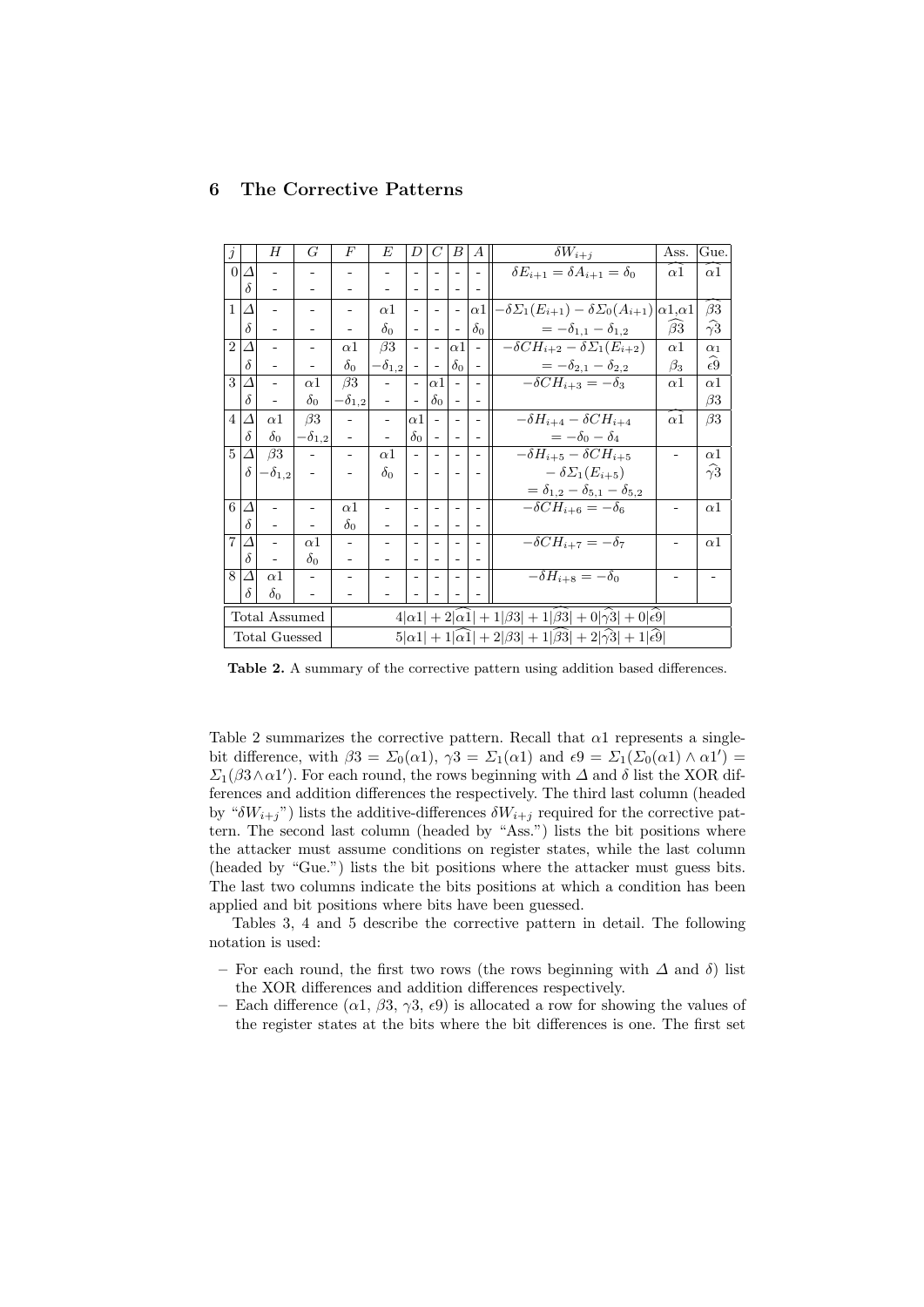of rows (with  $M @...$ ) show the assigned values during the first run and the second set of rows (with  $M^*@...$ ) show the assigned values during the second run.

- The values  $J, L, Q, q_3, q_4 R$  and S correspond to guesses of bits in the first run that change in the second run. These values must be correctly guessed by the attacker for the corrective pattern to be successful.
- The values  $\xi_i, i \in \{2, 3, 5, 6, 7\}$  and  $\psi_i, i \in \{3, 4\}$  correspond to guesses of bits that are equal in both the first and second run. These values must be correctly guessed by the attacker for the corrective pattern to be successful.
- The values  $X, Y, Z$  do not need to be guessed: they are shown for the purposes of indicating bits of register state values that are equal.
- The remaining rows explain what conditions are required to be placed on the register values and function outputs. At each such row
	- The first column indicates if this condition places an assumption on the register values (denoted "Ass".), or if an state value must be guessed (denoted "Gue".) or if the internal values determine the value(s) for  $W_i$ (denoted "Det.").
	- The next column(s) indicates what values are assigned. We use the notation  $X = U; \lambda$  to indicate that the attacker assigns either an internal condition(s)  $X[i] = U[i]$ , at the bit(s) where  $\lambda[i] = 1$ ; or to indicate that the attacker assigns the guessed value(s)  $U[i]$  to the value(s)  $X[i]$  at the bit(s) where  $\lambda[i] = 1$ . Any relevant consequences of assigning this values are also noted.
	- The last two columns show the bit positions for which assumed condition are made (headed by "Ass.") and the bit positions for which bits which are guessed (headed by "Gue."). These are the important factors in determining the complexity
- The table is ended with a summary of the number of bits assumed and guessed for the rounds in that table.

The principle idea is to guess sufficient bits of the internal state during the first run, so that we can determine the addition-differences that would generate or cancel the XOR differences. While the table refers to input words  $W_0, \ldots, W_8$ and the associated register states, the reader should note that the difference pattern can be applied to any sequence of input words  $W_i, \ldots, W_{i+8}$ . The notation  $W_0, \ldots, W_8$  is used to keep the table at a reasonable width.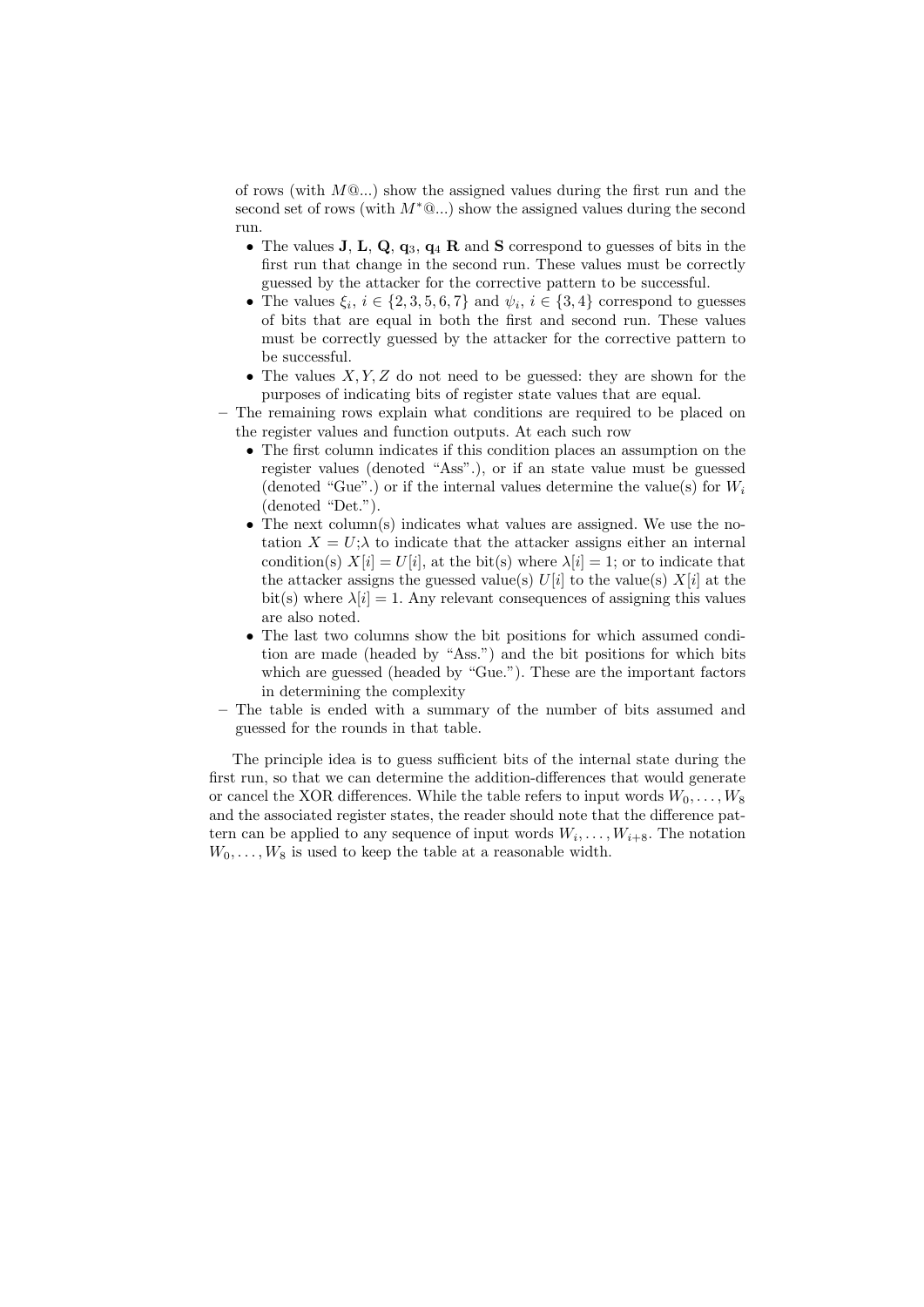#### 6.1 Detailed Explanation of Table 3: Rounds 0 to 2

### Round 0

- **Guess**  $E_1 = \mathbf{J}$ ; $\widehat{\alpha}$ . The attacker wants to inject an XOR-difference  $\Delta E_1 = \alpha 1$ . Guessing the value of the bits of  $E_1$  at the bit where  $\alpha 1[i] = 1$  gives the attacker sufficient information to determine the corresponding addition difference  $\delta E_1$ . We use the value **J** to denote the guess for these bits. This step requires the attacker to guess bit position(s) indicated by  $\alpha$ 1.
- Determine Corresponding  $\delta E_1$ . Note that  $E_1^* = \mathbf{J} \oplus \alpha \mathbf{1} = \mathbf{J}'; \widehat{\alpha} \widehat{\mathbf{1}}$ . The addition difference  $\delta E_1$ , which we denote  $\delta_0$ , is computed as  $\delta_0 = E_1^* - E_1 =$  $(\mathbf{J} \oplus \alpha 1) - \mathbf{J}.$
- Determine required  $\delta W_0$ . Note that injecting any addition-difference  $\chi$  between  $W_0$  and  $W_0^*$  will cause the addition-difference  $\chi$  to occur between between  $E_1$  and  $E_1^*$ . Thus, to cause the addition difference  $\delta_0$  to occur between the pair  $E_1$  and  $E_1^*$ , the attacker injects the difference  $\delta W_0 = \delta_0$ between  $W_0$  and  $W_0^*$ . Note that this will also have the effect of causing the addition-difference  $\delta_0$  between between  $A_1$  and  $A_1^*$ .
- **Assume that the condition**  $A_1 = E_1$ ;  $\alpha \overline{1}$  **holds.** If this condition holds, then

$$
\Delta A_1 = A_1^* \oplus A_1 = (E_1 + \delta_0) \oplus E_1 = (E_1 \oplus \alpha 1) \oplus E_1 = \alpha 1.
$$

If this condition does not hold, then the injected difference will result in more than one bit of difference in  $A_1$ , and the complexity of causing a collision will increase. This step requires the attacker to make assumptions on bit position(s) indicated by  $\widehat{\alpha}$ .

For the remaining rounds, the attacker tries to cancel out the internal differences in the register states by ensuring that  $\delta A_{i+1} = \delta T 1_i + \delta T 2_i = 0$ .

### Round 1

Assume that internal conditions result in  $\Delta CH_1 = 0$ . Since  $E_1^* = E_1 \oplus$  $\alpha$ 1, the CHOOSE function will choose the value of  $F_1 = F_1^*; \alpha$ 1 at one run and the value of  $G_1 = G_1^*; \alpha 1$ , at the other run. The attacker could guess that  $G_1 = F_1; \alpha 1$ , or the attacker could guess that  $G_1 = F'_1; \alpha 1$ . In the first case, where the attacker guesses that  $G_1 = F_1$ ; $\alpha$ 1, then  $\Delta CH_1 = \delta CH_1 = 0$ , and the attacker does not need to guess the values of  $G_1$  and  $F_1$ . In the second case, where the attacker guesses that  $G_1 = F'_1; \alpha 1$ , then the attacker knows that  $\Delta CH_1 = \alpha 1$ , but the attacker cannot determine  $\delta CH_1$  without also guessing either  $G_1$  or  $F_1$ . So the second case requires the attacker to guess an additional bit of information. Consequently, we choose the first case in order to minimize the total amount of bits guessed and conditions assumed. Thus, in this step, the attacker assumes that  $G_1 = F_1; \alpha$ , (which also means that  $G_1^* = F_1^*$ ; $\alpha$ 1), which gives  $\Delta CH_1 = 0$ . We will denote the value of  $G_1$ ; $\alpha$ by  $X$ : the attacker does not need to guess this value; we have just shown this value in the table to indicate that the values are equal. This step requires the attacker to make assumptions on bit position(s) indicated by  $\alpha$ 1.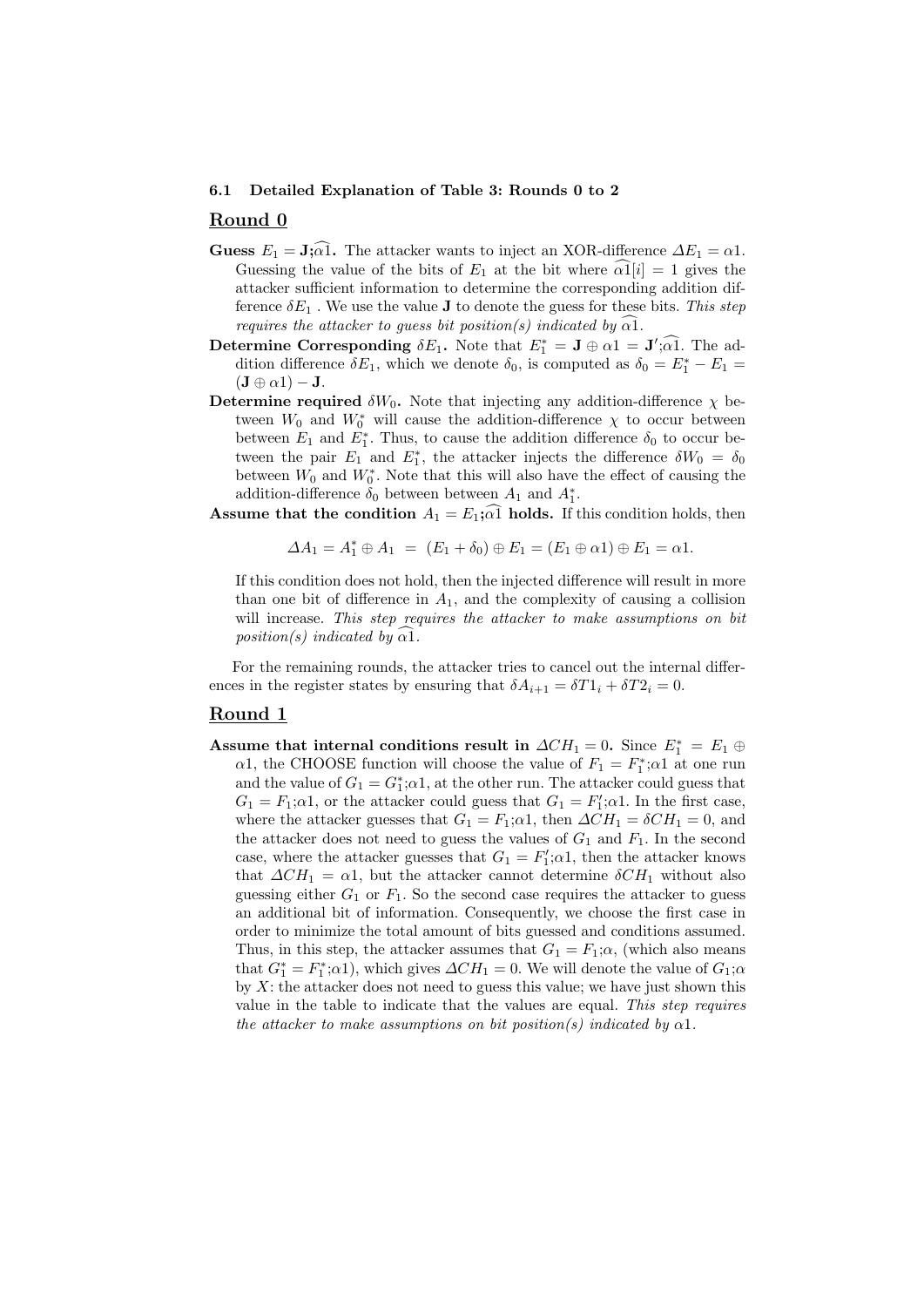|                |                                                                                                                                                                                 |                                                 |                                                                                                                  | $H_i G_i F_i $           | $E_i$                                               |                          |                          |                                             |                                                                                      | $ D_i C_i B_i A_i CH$                                                                                                                                                             | $\Sigma_1$                                                                                                                             | T1                              | $\vert MJ\vert$ |               | $\Sigma_0$   $T2$                                                                                                      | $E_{i+1}$   $A_{i+1}$  Ass. Gue.                                                                               |                                              |            |                        |
|----------------|---------------------------------------------------------------------------------------------------------------------------------------------------------------------------------|-------------------------------------------------|------------------------------------------------------------------------------------------------------------------|--------------------------|-----------------------------------------------------|--------------------------|--------------------------|---------------------------------------------|--------------------------------------------------------------------------------------|-----------------------------------------------------------------------------------------------------------------------------------------------------------------------------------|----------------------------------------------------------------------------------------------------------------------------------------|---------------------------------|-----------------|---------------|------------------------------------------------------------------------------------------------------------------------|----------------------------------------------------------------------------------------------------------------|----------------------------------------------|------------|------------------------|
| $\overline{0}$ | Δ                                                                                                                                                                               |                                                 |                                                                                                                  |                          |                                                     |                          |                          |                                             |                                                                                      |                                                                                                                                                                                   |                                                                                                                                        | $\overline{?}$                  |                 |               |                                                                                                                        | $\alpha$ 1                                                                                                     | $\alpha$ 1                                   |            |                        |
|                | $\delta$                                                                                                                                                                        |                                                 | $\overline{\phantom{a}}$                                                                                         |                          |                                                     |                          |                          |                                             |                                                                                      |                                                                                                                                                                                   |                                                                                                                                        | $\delta_0$                      |                 |               |                                                                                                                        | $\delta_0$                                                                                                     | $\delta_0$                                   |            |                        |
|                | $M@ \alpha 1$                                                                                                                                                                   |                                                 |                                                                                                                  | X                        | Х                                                   |                          |                          | Y                                           | Y                                                                                    |                                                                                                                                                                                   |                                                                                                                                        | J                               |                 |               |                                                                                                                        | J                                                                                                              | J                                            |            |                        |
|                | $M^*\text{\textcircled{a}} a1$                                                                                                                                                  |                                                 |                                                                                                                  | $\overline{X}$           | Χ                                                   |                          |                          | Y                                           | Y                                                                                    |                                                                                                                                                                                   |                                                                                                                                        | $\mathbf{J}'$                   |                 |               |                                                                                                                        | $\mathbf{J}'$                                                                                                  | J'                                           |            |                        |
|                | Gue.                                                                                                                                                                            |                                                 |                                                                                                                  |                          |                                                     |                          |                          | $E_1 = \mathbf{J}; \alpha 1$                |                                                                                      |                                                                                                                                                                                   |                                                                                                                                        |                                 |                 |               |                                                                                                                        | $\overline{\delta E_1} \stackrel{\text{def}}{=} \overline{\delta_0} = (\mathbf{J} \oplus \alpha) - \mathbf{J}$ |                                              |            | $_{\alpha1}$           |
|                | Det.                                                                                                                                                                            |                                                 |                                                                                                                  |                          | $\delta W_0 = \delta E_1 = a$                       |                          |                          |                                             |                                                                                      |                                                                                                                                                                                   |                                                                                                                                        |                                 |                 |               |                                                                                                                        | $\Rightarrow \delta E_1 = \delta_0 \Rightarrow \delta A_1 = \delta_0$                                          |                                              |            |                        |
|                | Ass.                                                                                                                                                                            |                                                 |                                                                                                                  |                          |                                                     |                          |                          | $A_1 = E_1 = \mathbf{J}; \alpha 1$          |                                                                                      |                                                                                                                                                                                   |                                                                                                                                        |                                 |                 |               |                                                                                                                        | $\Rightarrow \Delta A_1 = \Delta E_1 = \alpha 1$                                                               |                                              | $\alpha$   |                        |
|                | Round 0:                                                                                                                                                                        |                                                 |                                                                                                                  |                          |                                                     |                          |                          | $\delta W_0 = \delta E_1$                   |                                                                                      |                                                                                                                                                                                   |                                                                                                                                        |                                 | Ass. $\alpha$ 1 |               |                                                                                                                        |                                                                                                                | Gue. $\alpha$ 1                              |            |                        |
|                |                                                                                                                                                                                 |                                                 |                                                                                                                  | $H_i G_i F_i $           | $E_i$                                               |                          |                          |                                             |                                                                                      | $ D_i C_i  \overline{B_i A_i }\overline{CH} \Sigma_1 $                                                                                                                            |                                                                                                                                        |                                 |                 |               |                                                                                                                        | $T1 \,  MJ \Sigma_0  \, T2 \,  E_{i+1} $                                                                       | $ A_{i+1} $ Ass. Gue.                        |            |                        |
|                | Δ<br>$\delta$                                                                                                                                                                   |                                                 | $\overline{\phantom{a}}$                                                                                         | $\overline{\phantom{a}}$ | $\alpha 1$<br>$\delta_0$                            | $\overline{\phantom{a}}$ | $\overline{\phantom{a}}$ | $\sim$                                      | $ \alpha 1 $<br>$\delta_0$                                                           |                                                                                                                                                                                   | $\gamma\overline{3}$<br>$\delta_{1,1}$                                                                                                 | $\overline{\mathcal{E}}$        | $\omega$        | $\beta$ 3     | $\beta3$                                                                                                               | $\beta$ 3                                                                                                      |                                              |            |                        |
|                | $M@ \alpha 1$                                                                                                                                                                   |                                                 | $\overline{X}$                                                                                                   | $\overline{X}$           | J                                                   |                          | Y                        | $\overline{\phantom{a}}$<br>Y               | $\bf J$                                                                              |                                                                                                                                                                                   |                                                                                                                                        | $\left. -\delta_{1,2}\right $ - |                 |               | $\delta_{1,2} \delta_{1,2} $                                                                                           | $-\delta_{1,2}$<br>$\xi_2$                                                                                     | $\overline{Y}$                               |            |                        |
|                | $M@{\beta 3}$                                                                                                                                                                   |                                                 |                                                                                                                  | Ζ                        | Ζ                                                   |                          |                          |                                             |                                                                                      |                                                                                                                                                                                   |                                                                                                                                        |                                 |                 | Q             |                                                                                                                        | $\mathbf{Q}'$                                                                                                  |                                              |            |                        |
|                | $M@{\gamma}3$                                                                                                                                                                   |                                                 |                                                                                                                  |                          |                                                     |                          |                          |                                             |                                                                                      |                                                                                                                                                                                   | L                                                                                                                                      |                                 |                 |               |                                                                                                                        |                                                                                                                |                                              |            |                        |
|                | $M^*@ \alpha 1$                                                                                                                                                                 |                                                 | $X \$                                                                                                            | X                        | J'                                                  |                          | $\overline{Y}$           | Y                                           | $\mathbf{J}'$                                                                        |                                                                                                                                                                                   |                                                                                                                                        |                                 |                 |               |                                                                                                                        | $\xi_2$                                                                                                        | Υ                                            |            |                        |
|                | $M^*@63$                                                                                                                                                                        |                                                 |                                                                                                                  | Ζ                        | Ζ                                                   |                          |                          |                                             |                                                                                      |                                                                                                                                                                                   |                                                                                                                                        |                                 |                 | $\mathbf{Q}'$ |                                                                                                                        | Q                                                                                                              |                                              |            |                        |
|                | $M^*@{\gamma}3$                                                                                                                                                                 |                                                 |                                                                                                                  |                          |                                                     |                          |                          |                                             |                                                                                      |                                                                                                                                                                                   | $\mathbf{L}'$                                                                                                                          |                                 |                 |               |                                                                                                                        |                                                                                                                |                                              |            |                        |
|                | Ass.                                                                                                                                                                            | $\Delta CH_1 = 0$ :                             |                                                                                                                  |                          |                                                     |                          |                          |                                             |                                                                                      |                                                                                                                                                                                   |                                                                                                                                        |                                 |                 |               | $G_1 = F_1; \alpha \in F_0 = E_0 \stackrel{\text{def}}{=} X; \alpha \in$                                               |                                                                                                                | $\alpha$                                     |            |                        |
|                | $\Delta MJ_1=0$ :                                                                                                                                                               |                                                 |                                                                                                                  |                          |                                                     |                          |                          |                                             | $C_1 = B_1; \alpha 1 \Leftrightarrow B_0 = A_0 \stackrel{\text{def}}{=} Y; \alpha 1$ |                                                                                                                                                                                   |                                                                                                                                        |                                 |                 |               |                                                                                                                        |                                                                                                                |                                              |            |                        |
|                | $\Sigma_1(E_1) = \mathbf{L}; \widehat{\gamma_3} \longrightarrow \delta \Sigma_1(E_1) \stackrel{\text{def}}{=} \delta_{1,1} = (\mathbf{L} \oplus \gamma_3) - \mathbf{L}$<br>Gue. |                                                 |                                                                                                                  |                          |                                                     |                          |                          |                                             |                                                                                      |                                                                                                                                                                                   |                                                                                                                                        |                                 |                 |               |                                                                                                                        |                                                                                                                | $\frac{\widehat{\gamma3}}{\widehat{\beta3}}$ |            |                        |
|                |                                                                                                                                                                                 | $\Sigma_0(A_1) = \mathbf{Q}; \widehat{\beta 3}$ |                                                                                                                  |                          |                                                     |                          |                          |                                             |                                                                                      |                                                                                                                                                                                   |                                                                                                                                        |                                 |                 |               | $\Rightarrow$ $\delta\Sigma_0(A_1^*) \stackrel{\text{def}}{=} \delta_{1,1} = (\mathbf{Q} \oplus \beta 3) - \mathbf{Q}$ |                                                                                                                |                                              |            |                        |
|                | Det.                                                                                                                                                                            |                                                 | $\delta W_1 = -\delta \Sigma_1(E_1) - \delta \Sigma_0(A_1^*) \implies \delta W_1 = -\delta_{1,1} - \delta_{1,2}$ |                          |                                                     |                          |                          |                                             |                                                                                      |                                                                                                                                                                                   |                                                                                                                                        |                                 |                 |               |                                                                                                                        |                                                                                                                |                                              |            |                        |
|                |                                                                                                                                                                                 |                                                 |                                                                                                                  |                          |                                                     |                          |                          |                                             |                                                                                      | $\Rightarrow \delta E_2 = -\delta_{1,2}, \ \delta A_2 = 0$<br>$\Rightarrow E_2^* = \mathbf{Q}, \ \overline{\Delta E_2} = \beta 3$                                                 |                                                                                                                                        |                                 |                 |               |                                                                                                                        |                                                                                                                |                                              |            |                        |
|                | Ass.                                                                                                                                                                            |                                                 |                                                                                                                  |                          | $E_2 = \Sigma_0(A_1)' = \mathbf{Q}'; \hat{\beta}3$  |                          |                          |                                             |                                                                                      |                                                                                                                                                                                   |                                                                                                                                        |                                 |                 |               |                                                                                                                        |                                                                                                                |                                              | $\beta$ 3  |                        |
|                | Round 1:                                                                                                                                                                        |                                                 |                                                                                                                  |                          |                                                     |                          |                          |                                             |                                                                                      | $\delta W_1 = -\delta \Sigma_1(E_1) - \delta \Sigma_0(A_1)$<br>Gue. $\beta 3, \gamma 3$<br>Ass. $\alpha$ 1, $\alpha$ 1, $\beta$ 3                                                 |                                                                                                                                        |                                 |                 |               |                                                                                                                        |                                                                                                                |                                              |            |                        |
|                |                                                                                                                                                                                 |                                                 |                                                                                                                  | $H_i G_i F_i $           | $E_i$                                               |                          |                          |                                             |                                                                                      | $ D_i C_i B_i A_i CH \Sigma_1 $                                                                                                                                                   |                                                                                                                                        | $T1$  MJ                        |                 |               |                                                                                                                        | $\Sigma_0$   $T2$   $E_{i+1}$   $A_{i+1}$   Ass.   Gue.                                                        |                                              |            |                        |
| 2              | Δ                                                                                                                                                                               |                                                 |                                                                                                                  | $ \alpha_1 $             | $\overline{\beta 3}$                                | $\omega$                 |                          | $\alpha$ 1 –                                |                                                                                      | $\xi_2$                                                                                                                                                                           | $\epsilon$ 9                                                                                                                           |                                 |                 |               |                                                                                                                        |                                                                                                                |                                              |            |                        |
|                | $\delta$                                                                                                                                                                        |                                                 |                                                                                                                  | $\delta_0$               | $-\delta_{1,2}$ -                                   |                          |                          | $\delta_0$                                  |                                                                                      | $\delta_{2,1}$                                                                                                                                                                    | $\delta_{2,2}$                                                                                                                         |                                 |                 |               |                                                                                                                        |                                                                                                                |                                              |            |                        |
|                | $M@ \alpha 1$                                                                                                                                                                   | X                                               | $\overline{X}$                                                                                                   | J                        | $\xi_2$                                             |                          | Y Y                      |                                             | J Y                                                                                  | $\mathbf{J};\xi_2$                                                                                                                                                                |                                                                                                                                        |                                 |                 |               |                                                                                                                        | $\xi_3$                                                                                                        | Υ                                            |            |                        |
|                | $M@{\beta 3}$<br>$M@{\epsilon}9$                                                                                                                                                |                                                 | Ζ                                                                                                                | Ζ                        | $\mathbf{Q}'$                                       |                          |                          |                                             |                                                                                      |                                                                                                                                                                                   | $\mathbf R$                                                                                                                            |                                 |                 |               |                                                                                                                        | $\psi_3$                                                                                                       |                                              |            |                        |
|                | $\overline{M^*\mathbb{Q}\alpha 1 X X }$                                                                                                                                         |                                                 |                                                                                                                  | $\mathbf{J}'$            | $\overline{\xi_2}$                                  |                          |                          |                                             |                                                                                      | $\overline{Y}$ $\overline{Y}$ $\overline{J}'$ $\overline{Y}$ $\overline{J}'$ ; $\xi_2$                                                                                            |                                                                                                                                        |                                 |                 |               |                                                                                                                        | $\xi_3$                                                                                                        | $\overline{Y}$                               |            |                        |
|                | $M^*@63$                                                                                                                                                                        |                                                 | $Z \mid$                                                                                                         | Ζ                        | Q                                                   |                          |                          |                                             |                                                                                      |                                                                                                                                                                                   |                                                                                                                                        |                                 |                 |               |                                                                                                                        | $\psi_3$                                                                                                       |                                              |            |                        |
|                | $M^*\textcircled{a}\epsilon9$                                                                                                                                                   |                                                 |                                                                                                                  |                          |                                                     |                          |                          |                                             |                                                                                      |                                                                                                                                                                                   | ${\bf R}'$                                                                                                                             |                                 |                 |               |                                                                                                                        |                                                                                                                |                                              |            |                        |
|                | Ass.                                                                                                                                                                            |                                                 |                                                                                                                  |                          |                                                     |                          |                          | $\Delta CH_2 = 0; \beta 3$                  |                                                                                      |                                                                                                                                                                                   |                                                                                                                                        |                                 |                 |               |                                                                                                                        | $G_2 = F_2$ ; $\beta 3 \Leftrightarrow E_1 = E_0 \stackrel{\text{def}}{=} Z$ ; $\beta 3$                       |                                              | $\beta3$   |                        |
|                | Gue.                                                                                                                                                                            |                                                 |                                                                                                                  |                          | $E_2(=E_2^*)=\xi_2;\,\alpha1$                       |                          |                          |                                             |                                                                                      |                                                                                                                                                                                   |                                                                                                                                        |                                 |                 |               |                                                                                                                        | $\Rightarrow CH_2 = \mathbf{J}; \xi_2, \ CH_2^* = \mathbf{J}'; \xi_2$                                          |                                              |            | $\alpha$               |
|                |                                                                                                                                                                                 |                                                 |                                                                                                                  |                          |                                                     |                          |                          |                                             |                                                                                      |                                                                                                                                                                                   | $\Rightarrow \delta CH_2 \stackrel{\text{def}}{=} \delta_{2,1} = (\mathbf{J} \oplus \xi_2) - \mathbf{J}.$<br>$A_2 = C_2 = Y; \alpha 1$ |                                 |                 |               |                                                                                                                        |                                                                                                                |                                              |            |                        |
|                | Ass.                                                                                                                                                                            |                                                 |                                                                                                                  |                          |                                                     |                          |                          | $\Delta MJ_2=0:$                            |                                                                                      |                                                                                                                                                                                   |                                                                                                                                        |                                 |                 |               |                                                                                                                        |                                                                                                                |                                              | $\alpha$ 1 |                        |
|                | Gue.                                                                                                                                                                            |                                                 |                                                                                                                  |                          |                                                     |                          |                          | $\Sigma_1(E_2) = \mathbf{R}; \, \epsilon 9$ |                                                                                      |                                                                                                                                                                                   |                                                                                                                                        |                                 |                 |               |                                                                                                                        |                                                                                                                |                                              |            | $\widehat{\epsilon 9}$ |
|                | Det.                                                                                                                                                                            |                                                 |                                                                                                                  |                          | $\delta W_2 = -\delta C H_2 - \delta \Sigma_1(E_2)$ |                          |                          |                                             |                                                                                      | $\Rightarrow \delta \Sigma_1(E_2) \stackrel{\text{def}}{=} \delta_{2,2} = (\mathbf{R} \oplus \epsilon 9) - \mathbf{R}$<br>$\Rightarrow \delta W_2 = -\delta_{2,1} - \delta_{2,2}$ |                                                                                                                                        |                                 |                 |               |                                                                                                                        |                                                                                                                |                                              |            |                        |
|                | Round 2:                                                                                                                                                                        |                                                 |                                                                                                                  |                          |                                                     |                          |                          |                                             |                                                                                      | $\delta W_2 = -\delta C H_2 - \delta \Sigma_1(E_2)$<br>Ass. $\alpha$ 1, $\beta$ 3<br>Gue. $\alpha$ 1, $\epsilon$ 9                                                                |                                                                                                                                        |                                 |                 |               |                                                                                                                        |                                                                                                                |                                              |            |                        |
|                |                                                                                                                                                                                 |                                                 |                                                                                                                  |                          |                                                     |                          |                          |                                             | $3 \alpha_1  + 1 \alpha_1  + 1 \beta_3  + 1 \beta_3  + 0 \gamma_3  + 0 \epsilon_9 $  |                                                                                                                                                                                   |                                                                                                                                        |                                 |                 |               |                                                                                                                        |                                                                                                                |                                              |            |                        |
|                | Rounds 0 to 2: Bits Guessed                                                                                                                                                     |                                                 |                                                                                                                  |                          |                                                     |                          |                          |                                             |                                                                                      |                                                                                                                                                                                   |                                                                                                                                        |                                 |                 |               |                                                                                                                        |                                                                                                                |                                              |            |                        |
|                | Rounds 0 to 2: Assumed Conditions                                                                                                                                               |                                                 |                                                                                                                  |                          |                                                     |                          |                          |                                             |                                                                                      |                                                                                                                                                                                   |                                                                                                                                        |                                 |                 |               |                                                                                                                        |                                                                                                                |                                              |            |                        |

Table 3. Details of the corrective pattern for rounds 0 to 2.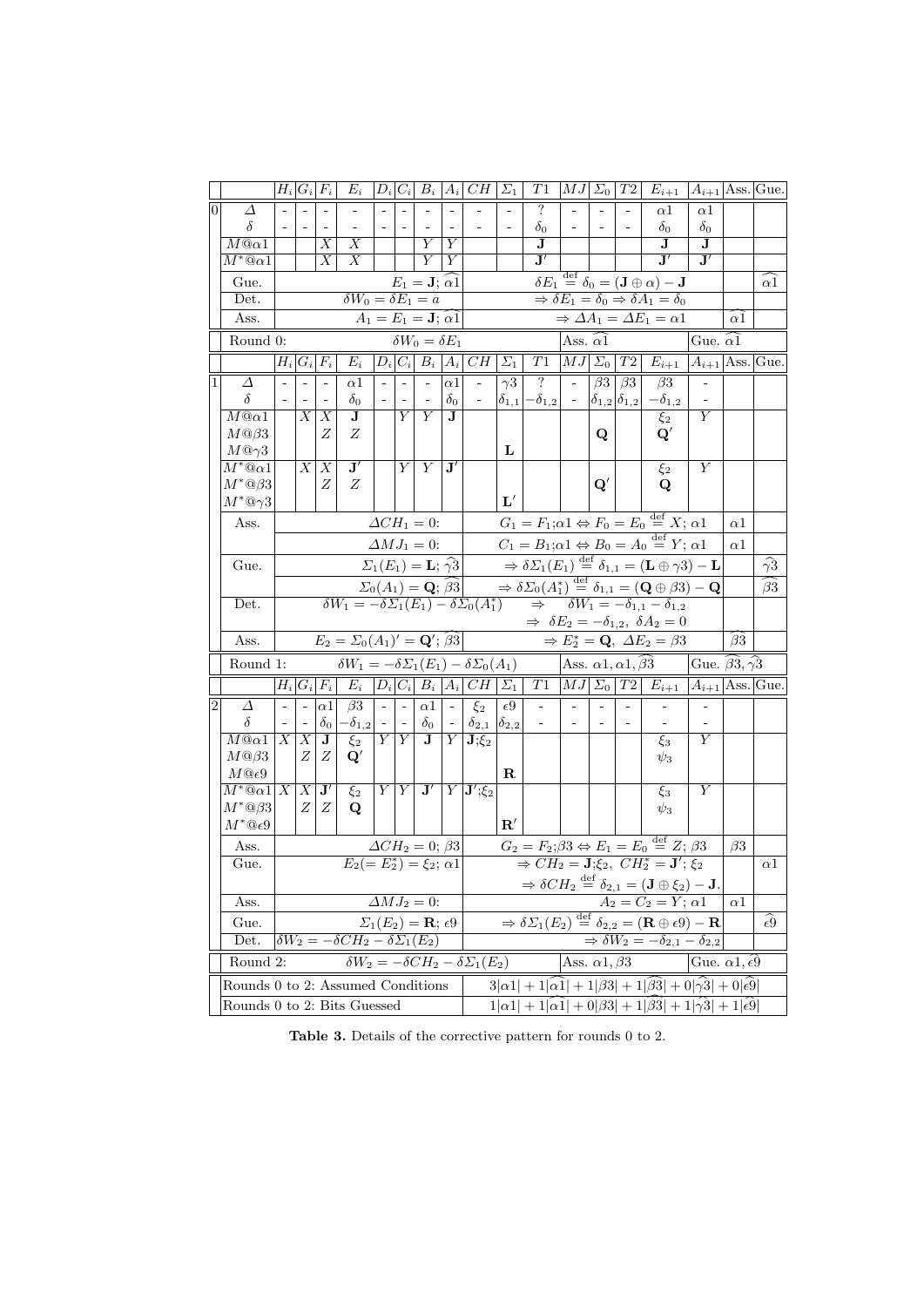Note 1. If  $\alpha$ 1 =  $2^{w-1}$ , then the attacker does not have to guess  $G_2[i]$  or  $F_2[i]$  in the second case in order to determine the corresponding additive difference. This means that, if  $\alpha 1 = 2^{w-1}$ , then the attacker may guess the value of  $(G_2[i] \oplus F_2[i])$  (rather than assuming that  $G_2[i] \oplus F_2[i] = 0$ ) as the attacker can detemine the addition-difference to cancel the resulting difference. Thus, if  $\alpha 1 = 2^{w-1}$ , then one of the assume conditions becomes a guessed bit.

- Assume that internal conditions result in  $\Delta MJ_1 = 0$ . Observe that  $B_1 =$  $B_1^*$ , and  $C_1 = C_1^*$ . The attacker could guess that  $B_1 = C_1; \alpha$ , or the attacker could guess that  $B_1 = C'_1; \alpha$ . In the first case, then the output of the MAJOR-ITY function is the value  $(B_1)$  in both runs, and thus  $\Delta MJ = \delta MJ = 0$ ; the attacker does not have to input a difference in  $W_1$  in order to cancel this difference. In the second case, then the output of the MAJORITY function has  $MJ_1 = \mathbf{J}$ ; $\alpha$ , and  $MJ_1^* = \mathbf{J}'$ ; $\alpha$  so  $\Delta MJ_1 = \alpha$ , and  $\delta MJ_1 = \delta_0 = \delta T2_1$ . In this case, the attacker will want a difference  $\delta T1_1 = -\delta_0$ , in order to have  $\Delta A_1 = \delta A_1 = 0$ . This will inject a difference between  $E_2$  and  $E_2^*$ . Cancelling this difference in further rounds would add significant complexity. This would result in the attacker guessing further bits of state. Consequently, we choose the first case in order to minimize the total amount of bits guessed and conditions assumed. Thus, in this step, the attacker assumes that  $B_1 = C_1; \alpha$ , (which also means that  $B_1^* = C_1^*;\alpha$ ), which gives  $\Delta MJ_1 = 0$ . We will denote the value of  $B_1$ ;  $\alpha$  by Y: the attacker does not need to guess this value; we have just shown this value in the table to indicate that the values are equal. This step requires the attacker to make assumptions on bit position(s) indicated by  $\alpha$ 1.
- **Guess**  $\Sigma_1(E_1) = \mathbf{L}$ ;  $\widehat{y}$ . Assuming that the assigned values are correct, then the attacker knows that  $\Delta E_1 = \alpha 1$ , and thus  $\Delta \Sigma_1(E_1) = \Sigma_1(\Delta E_1) = \gamma 3$ . The attacker needs to know the addition-difference  $\delta \Sigma_1(E_1)$  so that the attacker can insert the necessary difference in  $\delta W_1$  to cancel this difference out in the compression function. That is, the attacker needs to know the value of  $\Sigma_1(E_1)$  at the bits where  $\gamma_1^3[i] = 1$ . Each bit of  $\Sigma_1(E_1)$  has inputs from three bits, and the attacker has only assigned values to one of these bits. Consequently, the attacker needs to guess the value of the bits of  $\Sigma_1(E_1)$ at the bits where  $\widehat{\gamma^3}[i] = 1$ . This gives the attacker sufficient information to determine the corresponding addition difference  $\delta \Sigma_1(E_1)$ . We use the value L to denote the guess for these bits. This step requires the attacker to quess bit position(s) indicated by  $\gamma 3$ .
- **Guess**  $\Sigma_0(A_1) = \mathbf{Q}$ ;  $\beta \hat{3}$ . Assuming that the assigned values are correct, then the attacker knows that  $\Delta A_1 = \alpha 1$ , and thus  $\Delta \Sigma_0(A_1) = \Sigma_0(\Delta A_1) = \beta 3$ . The attacker needs to know the addition-difference  $\delta \Sigma_0(A_1)$  so that the attacker can insert the necessary difference in  $\delta W_1$  to cancel this difference out in the compression function. That is, the attacker needs to know the value of  $\Sigma_0(A_1)$  at the bits where  $\widehat{\beta_0}[i] = 1$  Each bit of  $\Sigma_0(A_1)$  has inputs from three bits, and the attacker has only assigned values to one of these bits. Consequently, the attacker needs to guess the value of the bits of  $\Sigma_0(A_1)$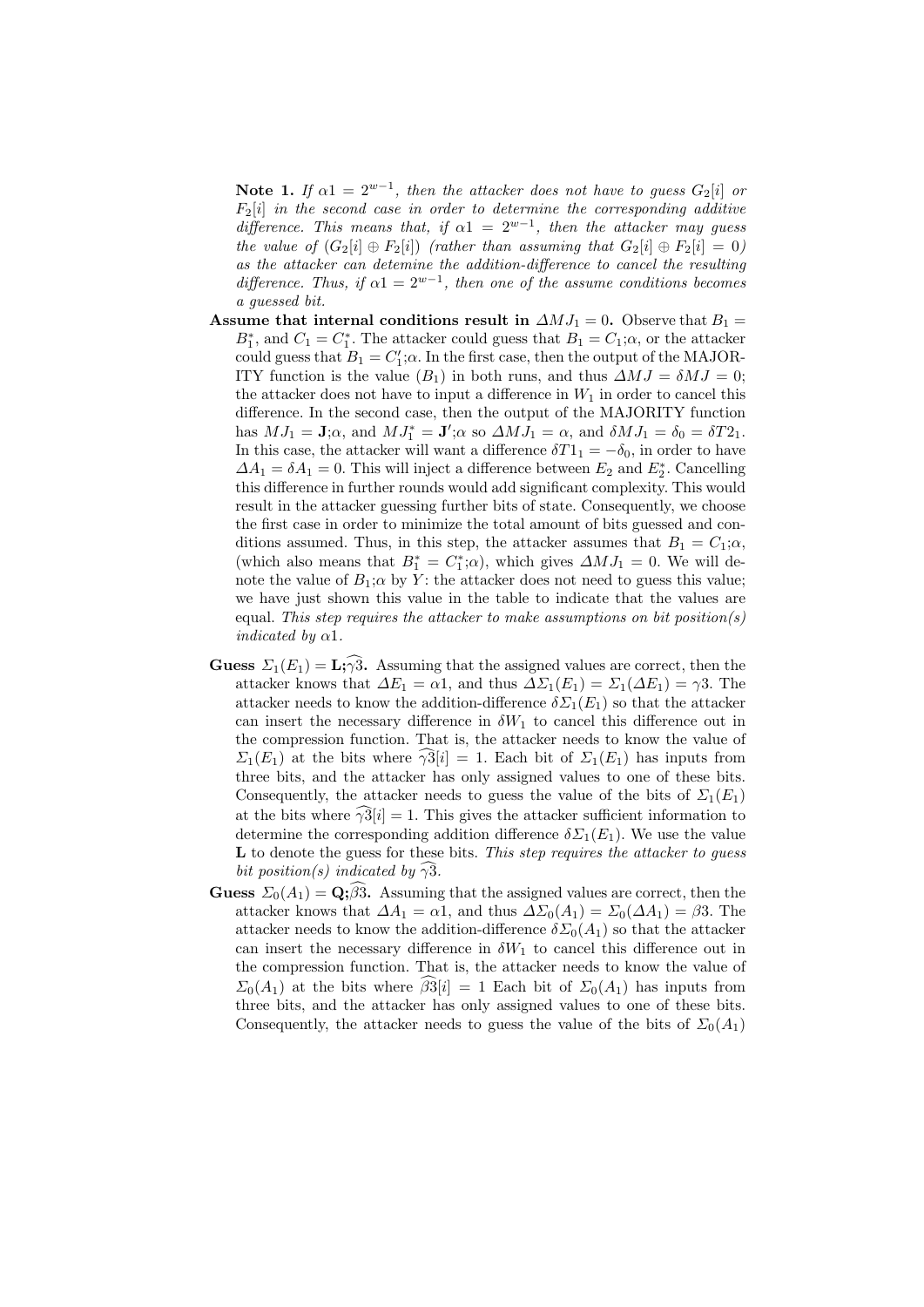at the bits where  $\hat{\beta}^3[i] = 1$ . This gives the attacker sufficient information to determine the corresponding addition difference  $\delta \Sigma_0(A_1)$ . We use the value Q to denote the guess for these bits. This step requires the attacker to guess bit position(s) indicated by  $\beta$ 3.

- Determine required  $\delta W_1$ . The attacker injects an addition-difference between  $W_1$  and  $W_1^*$  in order to cancel the differences so that  $\delta A_2 = 0$ . Thus  $\delta W_1 = -\delta \Sigma_1(E_1) - \delta \Sigma_0(A_1) = -\delta_{1,1} - \delta_{1,2}$ . A by-product of injecting this difference is that  $\delta T1_1 = -\delta_{1,2}$  and  $\delta E_2 = -\delta_{1,2}$ .
- Assume that the condition  $E_2 = \Sigma_0(A_1); \beta_3$  holds. If this condition holds, then

$$
\Delta E_2 = E_2^* \oplus E_2 = (E_2 - \delta_{1,2}) \oplus E_2 = (\Sigma_0(A_1) \oplus \beta 3) \oplus \Sigma_0(A_1) = \beta 3.
$$

If this condition does not hold, then the injected difference will result in more than one bit of difference in  $A_1$ , and the complexity of causing a collision will increase. This step requires the attacker to make assumptions on bit position(s) indicated by  $\widehat{\beta}$ 3.

## Round 2

- Assume the internal conditions give  $\Delta CH_3 = 0; \beta 3$ . That is, the attacker wishes to get  $\Delta CH_2[i] = 0$ , at the bits where  $\beta 3[i] = 1$ . The attacker knows that the CHOOSE function will choose the value of  $F_2 = F_2^*$ ; $\beta$ 3, at one run and the value of  $G_2 = G_2^*$ ; $\beta 3$ , at the other run. For the three bits where  $\beta 3[i] = 1$ , the attacker could guess that  $G_2[i] = F_2[i]$ , or the attacker could guess that  $G_2[i] = F'_2[i]$ . In the first case, where the attacker guesses that  $G_2[i] = F_2[i]$ , then  $\Delta CH_2[i]$  and the attacker does not need to guess the values of  $G_2[i]$  and  $F_2[i]$  as there is no difference to cancel. In the second case ,<br>where the attacker guesses that  $G_2[i] = F_2'[i]$  , then the attacker knows that  $\Delta CH_2[i] = 1$ , but the attacker cannot determine the corresponding addition-difference  $\delta CH_2$  without also guessing either  $G_2[i]$  or  $F_2[i]$ . So the second case requires the attacker to guess an additional bit of information. Consequently, for each bit where  $\beta 3[i] = 1$ , the we choose the first case in order to minimize the total amount of bits guessed and conditions assumed. Thus, in this step, the attacker assumes that  $G_2 = F_2$ ; $\beta 3$ , (which also means that  $G_2^* = F_2^*$ ; $\beta 3$ , which gives  $\Delta CH_2 = 0$ ; $\beta 3$ . We will denote the value of  $G_2$ ; $\beta_3$  by Z: the attacker does not need to guess this value; we have just shown this value in the table to indicate that the values are equal. This step requires the attacker to make assumptions on bit position(s) indicated by  $\beta 3$ .
- Guess  $E_2 = \xi_2$ ; $\alpha$ 1, and infer  $\Delta CH_2$  and  $\delta CH_2$ . Observe that  $E_2 = E_2^*$ ; $\alpha$ . The value of  $E_2$  affects where the CHOOSE function outputs  $F_2$  and  $F_2^*$ or  $G_2$  and  $G_2^*$  in the first and second run respectively. Let *i* denote the bits position where  $\alpha$ 1 = 1.
	- $-$  If  $E_2[i] = 1$ , then the CHOOSE function outputs  $F_2[i] = J[i]$ , and  $F_2^*[i] =$  $\mathbf{J}'[i]$ , in the first and second run respectively. Thus  $\Delta CH_2 = \alpha \mathbf{1}$ , and since the value of  $CH_2[i]$  is known, the attacker also knows  $\delta CH_2 = \delta_0$ .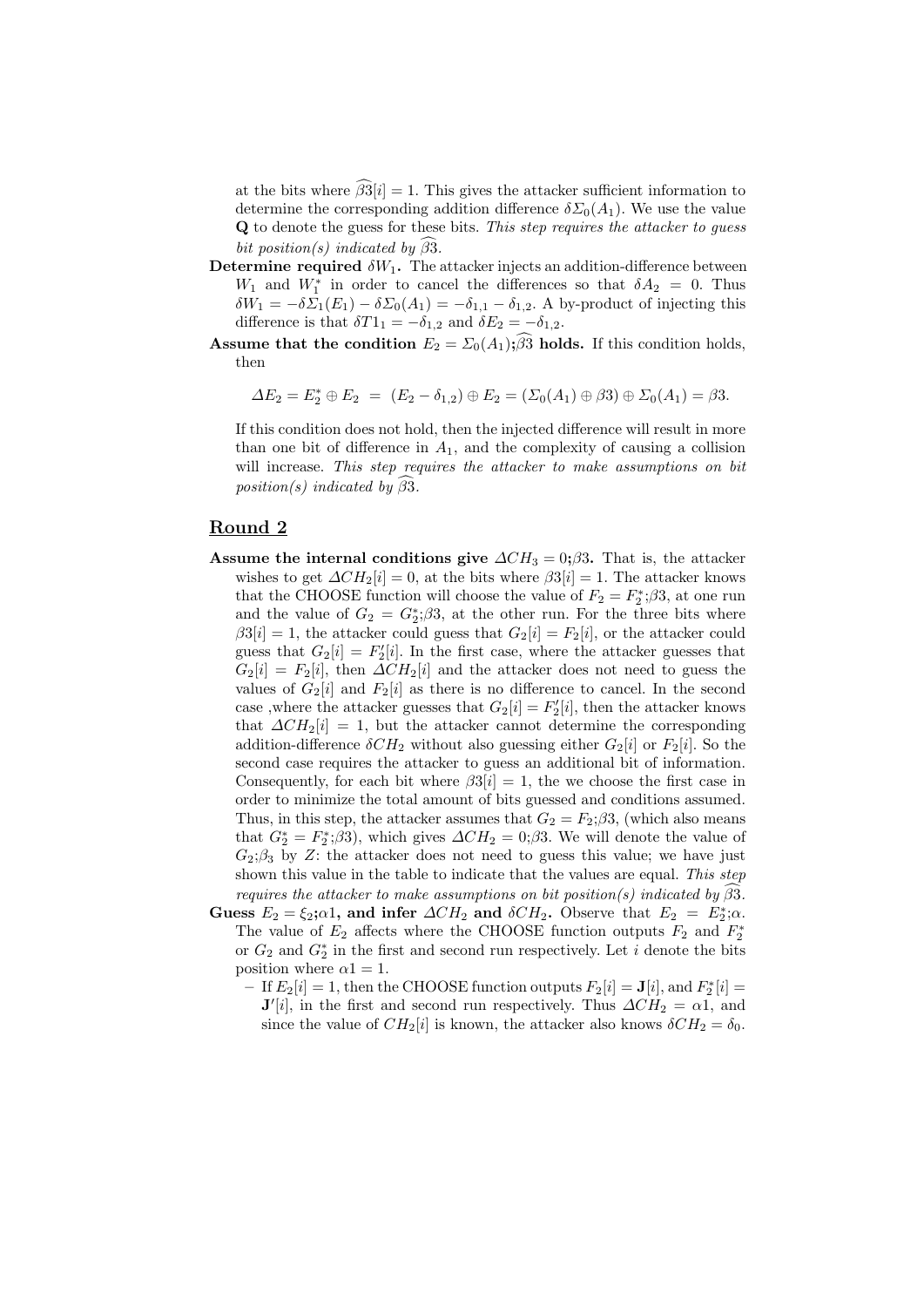$-$  If  $E_2[i] = 0$ , then the CHOOSE function outputs  $G_2[i]$ , and  $G_2^*[i] = G_2[i]$ , in the first and second run respectively. Thus  $\Delta CH_2 = \delta CH_2 = 0$ , and the attacker does not have to input a difference in  $W_2$  in order to cancel this difference.

Thus, if  $E_2 = E_2^* = \xi_2; \alpha 1$ , then  $\Delta CH_2 = \xi_2$ , and  $\delta CH_2 = 0$ , when  $xi_2 = 0$ and  $\delta CH_2 = \alpha 1$  when  $\xi_2 = \delta_0$ . This step requires the attacker to guess bit  $position(s)$  indicated by  $\alpha$ 1.

- Assume that internal conditions result in  $\Delta MJ_2 = 0$ . Observe that  $A_2 =$  $A_2^*$ , and  $C_2 = C_2^* = Y$ . The attacker could guess that  $A_2 = C_2; \alpha$ , or the attacker could guess that  $A_2 = C'_2$ ;  $\alpha$ . In the first case, then the output of the MAJORITY function is the value  $(A_2)$  in both runs, and thus  $\Delta MJ = \delta MJ = 0$ ; the attacker does not have to input a difference in  $W_2$ in order to cancel this difference. In the second case, then the output of the MAJORITY function has  $MJ_2 = \mathbf{J}; \alpha$ , and  $MJ_2^* = \mathbf{J}'; \alpha$ , so  $\Delta MJ_2 = \alpha$ , and  $\delta M J_2 = \delta_0 = \delta T 2_2$ . In this case, the attacker will want a difference  $\delta T1_2 = -\delta_0$ , in order to have  $\Delta A_2 = \delta A_2 = 0$ . This will inject a difference between  $E_3$  and  $E_3^*$ . Cancelling this difference in further rounds would add significant complexity. This would result in the attacker guessing further bits of state. Consequently, we choose the first case in order to minimize the total amount of bits guessed and conditions assumed. Thus, in this step, the attacker assumes that  $A_2 = C_2 = Y; \alpha$ , (which also means that  $A_2^* = C_2^* = Y; \alpha$ , which gives  $\Delta MJ_2 = 0$ . This step requires the attacker to make assumptions on bit position(s) indicated by  $\alpha$ 1.
- **Guess**  $\Sigma_1(E_2) = \mathbf{R}; \epsilon 9$ . Assuming that the assigned values are correct, then the attacker knows that  $\Delta E_2 = \beta 3$  and thus  $\Delta \Sigma_1(E_2) = \Sigma_1(\Delta E_2) = \epsilon 9$ . The attacker needs to know the addition-difference  $\delta \Sigma_1(E_2)$  so that the attacker can insert the necessary difference in  $\delta W_2$  to cancel this difference out in the compression function. That is, the attacker needs to know the value of  $\Sigma_1(E_2)$  at the bits where  $\epsilon \hat{9}[i] = 1$ , Each bit of  $\Sigma_1(E_2)$  has inputs from three bits, and the attacker has only assigned values to one of these bits. Consequently, the attacker needs to guess the value of the bits of  $\Sigma_1(E_2)$ at the bits where  $\epsilon \hat{\Theta}[i] = 1$ . This gives the attacker sufficient information to determine the corresponding addition difference  $\delta \Sigma_1(E_2)$ . We use the value  **to denote the guess for these bits. This step requires the attacker to guess** bit position(s) indicated by  $\epsilon \hat{\Theta}$ .
- Determine required  $\delta W_2$ . The attacker injects an addition-difference between  $W_1$  and  $W_1^*$  in order to cancel the differences so that  $\delta A_3 = 0$ . Thus  $\delta W_2 = -\delta C H_2 - \delta \Sigma_1(E_2) = -\delta_{2,1} - \delta_{2,2}$ . A by-product of injecting this difference is that  $\delta T1_2 = 0$ , and  $\delta E_3 = 0$ .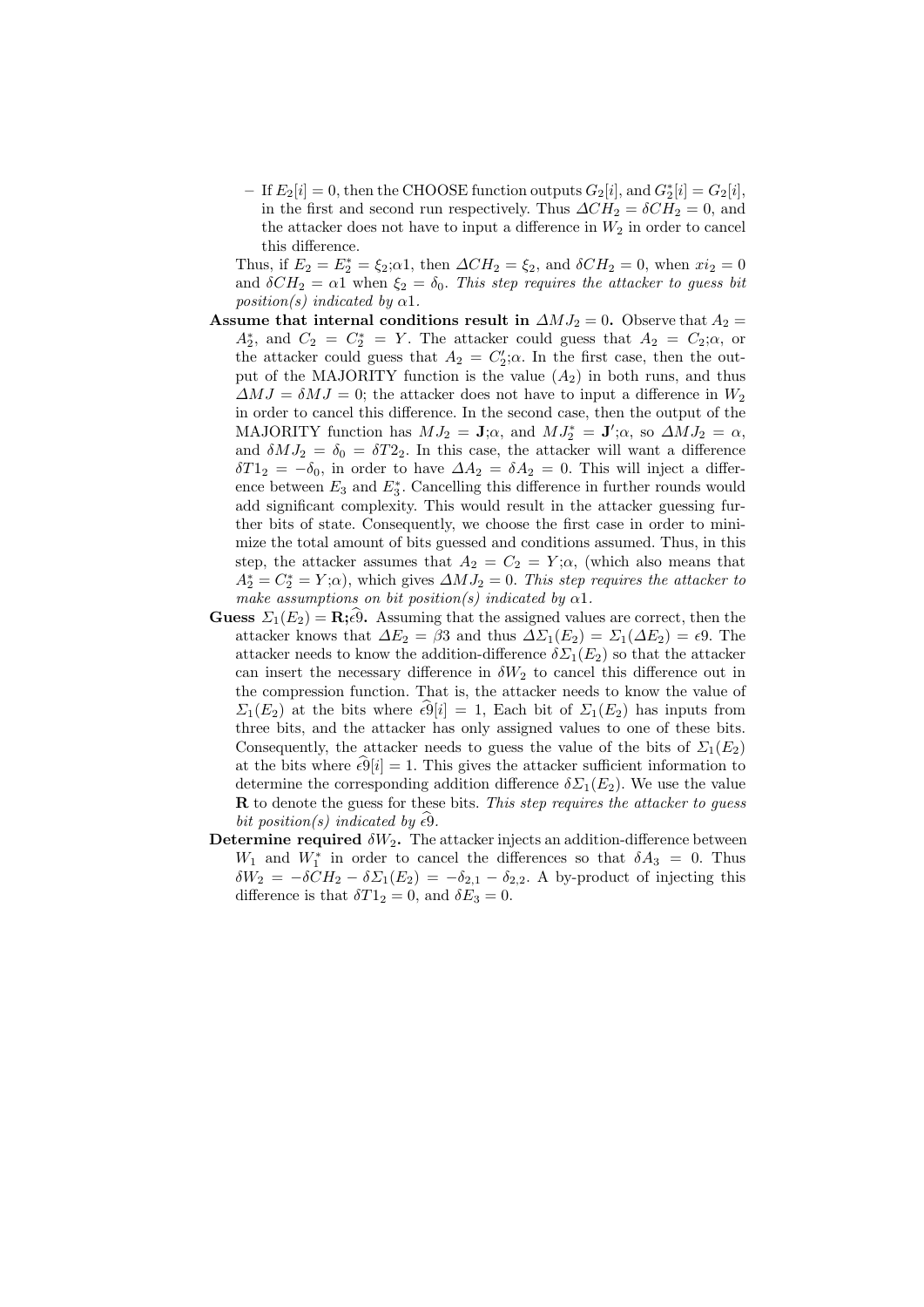#### 6.2 Detailed Explanation of Table 4: Rounds 3 to 5

## Round 3

- Guess the value of  $E_3 = E_3^* = \xi_3; \alpha 1$ . Let i denote the bits position where  $\alpha$ 1 = 1.
	- If  $E_3[i] = 1$ , then the CHOOSE function outputs  $F_3[i]$  and  $F_3^*[i] = F_3[i]$ in the first and second run respectively. Thus  $\Delta CH_3[i] = 0$ , and the attacker does not have to input a difference in  $W_3$  in order to cancel a difference.
	- $-$  If  $E_3[i] = 0$ , then the CHOOSE function outputs  $G_3[i] = \mathbf{J}[i]$  and  $G_3^*[i] =$  $\mathbf{J}'[i]$  in the first and second run respectively. Thus  $\Delta CH_3[i] = \alpha \mathbb{1}[i]$ , and since the value of  $CH_3[i]$  is known, the attacker also knows that the corresponding addition-difference is  $\delta_0$ .

Thus, if  $E_3[i] = E_3^*[i] = \xi_3[i]$ , then  $\Delta CH_3 = \tau_3[i] = \xi_3'[i] \wedge \alpha 1$ . Let  $\delta_3$ denote the corresponding addition-difference. We will use this information to compute  $\delta CH_3$  at a later step This step requires the attacker to guess bit position(s) indicated by  $\alpha$ 1.

- Guess the value of  $E_3 = E_3^* = \psi_3$ ;  $\beta 3$ . Let *i* denote one of the three bit positions where  $\beta 3[i] = 1$ .
	- If  $E_3[i] = 1$ , then the CHOOSE function outputs  $F_3[i] = \mathbf{Q}[i]$ , and  $F_3^*[i] = \mathbf{Q}'[i]$ , in the first and second run respectively. Thus  $\Delta CH_3[i] = 1$ , and since the value of  $CH_3[i]$  is known, the attacker also knows the corresponding additive difference.
	- $-$  If  $E_3[i] = 0$ , then the CHOOSE function outputs  $G_3[i]$  and  $G_3^*[i] = G_3[i]$ , in the first and second run respectively. Thus  $\Delta CH_3[i] = 0$ , and the attacker does not have to input a difference in  $W_3$  in order to cancel a difference.

Thus, if  $E_3 = E_3^* = \psi_3$ ; $\beta 3$ , then  $\Delta CH_3 = \psi_3$ . This step requires the attacker to guess bit position(s) indicated by  $\beta 3$ .

**Compute**  $\delta CH_3$ . After guessing  $E_3 = E_3^* = \xi_3$ ;  $\alpha$ 1, and  $E_3 = E_3^* = \psi_3$ ;  $\beta$ 3, the attacker has determined  $\Delta CH_3$  and knows the values of  $CH[i]$  ad the bit positions where  $\Delta CH_3 = 1$ . Hence the attacker has enough information to determine  $\delta CH_3 \stackrel{\text{def}}{=} \delta_3$ , where

$$
\delta CH_3 = (\mathbf{J}_3 \oplus \tau_3) - \mathbf{J}'_3 + (\mathbf{Q} \wedge \psi_3) - ((\mathbf{Q} \wedge \psi_3) \oplus \psi_3).
$$

Assume that the internal conditions result in  $\Delta MJ_3 = 0$ . Observer that  $A_3 = A_3^*$ , and  $B_3 = B_3^*$ . The attacker could guess that  $A_3 = B_3; \alpha$ , or the attacker could guess that  $A_3 = B'_3$ ;  $\alpha$ . In the first case, then the output of the MAJORITY function is the value  $(A_3)$  in both runs, and thus  $\Delta MJ =$  $\delta MJ = 0$ ; the attacker does not have to input a difference in  $W_3$  in order to cancel this difference. In the second case, then the output of the MAJORITY function has  $MJ_3 = J;\alpha$ , and  $MJ_3^* = J';\alpha$ , so  $\Delta MJ_3 = \alpha$ , and  $\delta MJ_3 =$  $\delta_0 = \delta T 2_3$ . In this case, the attacker will want a difference  $\delta T 1_3 = -\delta_0$ , in order to have  $\Delta A_3 = \delta A_3 = 0$ . This will inject a difference between  $E_3$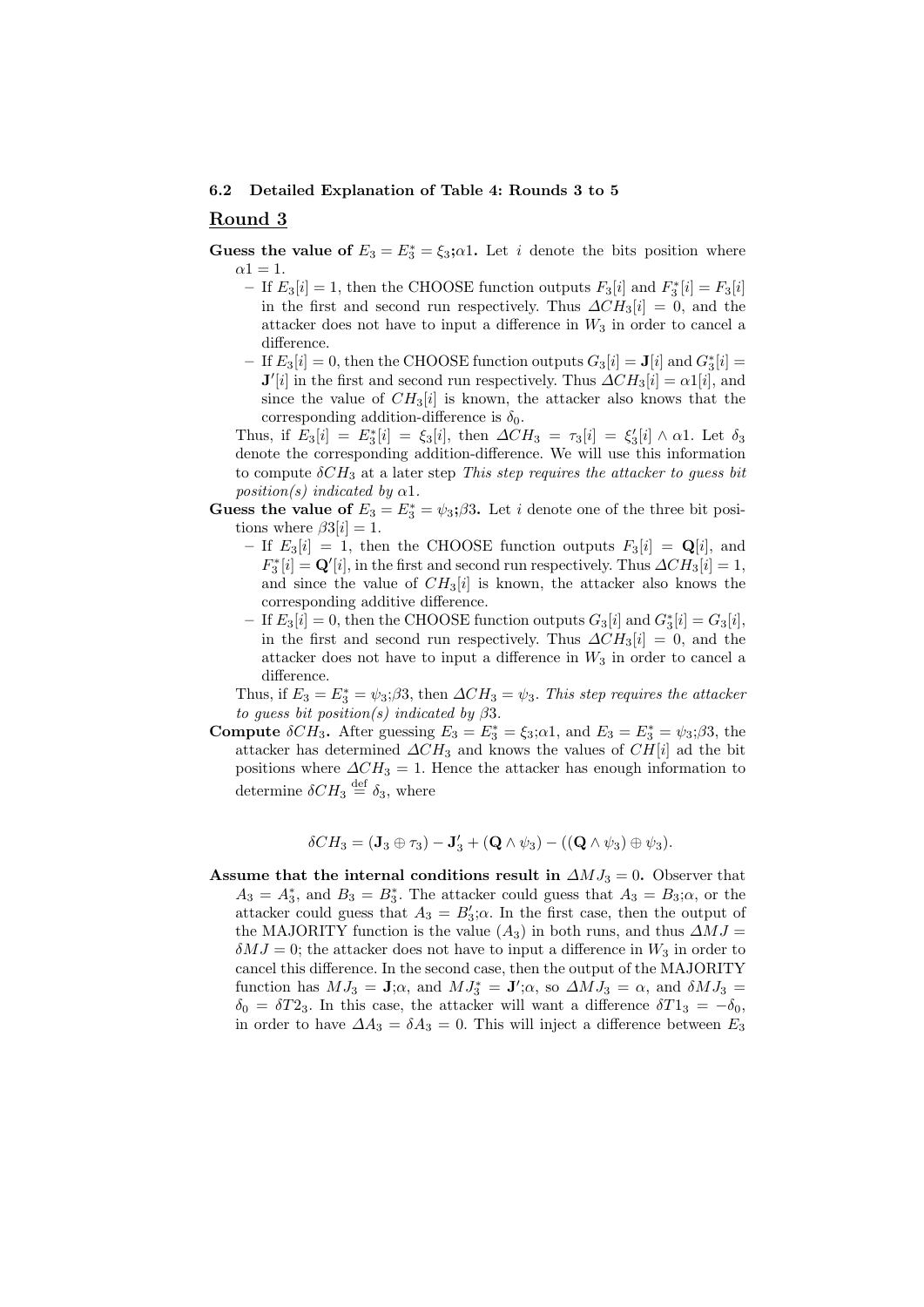|                |                                             | $\overline{H}_{i}$                                                                                                                                                                                                                               | $G_i$                    | $F_i$                    | $E_i$                                                                                                                                                                    |                       | $D_i C_i B_i A_i $                                                                                   |                          |                          | CH                                                                                                                                                                                    | $\Sigma_1$     |                              |  | $ MJ \Sigma_0 E_{i+1} \text{Ass.} \text{Gue.}$          |            |                     |  |
|----------------|---------------------------------------------|--------------------------------------------------------------------------------------------------------------------------------------------------------------------------------------------------------------------------------------------------|--------------------------|--------------------------|--------------------------------------------------------------------------------------------------------------------------------------------------------------------------|-----------------------|------------------------------------------------------------------------------------------------------|--------------------------|--------------------------|---------------------------------------------------------------------------------------------------------------------------------------------------------------------------------------|----------------|------------------------------|--|---------------------------------------------------------|------------|---------------------|--|
| $\overline{3}$ | Δ                                           |                                                                                                                                                                                                                                                  | $_{\alpha1}$             | $\beta 3$                |                                                                                                                                                                          |                       | $\alpha 1$                                                                                           | $\overline{\phantom{a}}$ | $\overline{\phantom{a}}$ | $\tau_3\oplus\psi_3$                                                                                                                                                                  |                |                              |  |                                                         |            |                     |  |
|                | δ                                           |                                                                                                                                                                                                                                                  | $\delta_0$               | $-\delta_{1,2}$          |                                                                                                                                                                          |                       | $\delta_0$                                                                                           |                          |                          | $\delta_3$                                                                                                                                                                            |                |                              |  |                                                         |            |                     |  |
|                | $M@ \alpha 1$                               | Х                                                                                                                                                                                                                                                | J                        | $\xi_2$                  | $\xi_3'$                                                                                                                                                                 | Y                     | $\mathbf{J}$                                                                                         | $\boldsymbol{Y}$         | Υ                        | $J;\xi_3$                                                                                                                                                                             |                |                              |  | $\xi_5$                                                 |            |                     |  |
|                | M@63                                        | Ζ                                                                                                                                                                                                                                                | Ζ                        | ${\bf Q}'$               | $\psi_3$                                                                                                                                                                 |                       |                                                                                                      |                          |                          | $\mathbf{Q}^{\prime};\psi_{4}^{\prime}% =\mathbf{Q}^{\prime}\mathbf{,}^{\prime\prime}\mathbf{Q}^{\prime}=\mathbf{Q}^{\prime\prime}\mathbf{,}^{\prime\prime}\mathbf{Q}^{\prime\prime}$ |                |                              |  | $\psi'_4$                                               |            |                     |  |
|                | $M^*@ \alpha 1$                             | $\boldsymbol{X}$                                                                                                                                                                                                                                 | $\overline{\mathbf{J}'}$ | $\xi_2$                  | $\xi_3'$                                                                                                                                                                 | Y                     | J'                                                                                                   | Y Y                      |                          | $\mathbf{J}';\widehat{\xi_3}$                                                                                                                                                         |                |                              |  | $\xi_5$                                                 |            |                     |  |
|                | $M^*@ \beta 3$                              | Ζ                                                                                                                                                                                                                                                | Ζ                        | Q                        | $\psi_3$                                                                                                                                                                 |                       |                                                                                                      |                          |                          | ${\bf Q};\psi'_4$                                                                                                                                                                     |                |                              |  | $\psi_4$                                                |            |                     |  |
|                | Gue.                                        |                                                                                                                                                                                                                                                  | $E_3 = \xi_3; \alpha1$   |                          | $\Rightarrow CH_3 = J; \tau_3$ , $CH_3^* = J'; \tau_3$ where $\tau_3 = \xi_3' \wedge \alpha 1$                                                                           |                       |                                                                                                      |                          | $\alpha$ 1               |                                                                                                                                                                                       |                |                              |  |                                                         |            |                     |  |
|                |                                             |                                                                                                                                                                                                                                                  |                          |                          | $E_3 = \psi_3$ ; $\beta 3 \implies CH_3 = \mathbf{Q}$ ; $\psi_3$ and $CH_3 = \mathbf{Q}$ ; $\psi_3$                                                                      |                       |                                                                                                      | $\overline{\beta 3}$     |                          |                                                                                                                                                                                       |                |                              |  |                                                         |            |                     |  |
|                | Det.                                        |                                                                                                                                                                                                                                                  |                          |                          | $\delta CH_3 \stackrel{\text{def}}{=} \delta_3 = (\mathbf{J}_3 \oplus \tau_3) - \mathbf{J}'_3 + (\mathbf{Q} \wedge \psi_3) - ((\mathbf{Q} \wedge \psi_3) \oplus \psi_3)$ |                       |                                                                                                      |                          |                          |                                                                                                                                                                                       |                |                              |  |                                                         |            |                     |  |
|                | Ass.<br>Det.                                |                                                                                                                                                                                                                                                  |                          |                          |                                                                                                                                                                          |                       |                                                                                                      |                          |                          | $\Delta MJ_3 = 0 \Rightarrow A_3 = B_3 = Y; \alpha 1$                                                                                                                                 |                |                              |  | $\delta W_3 = -\delta C H_3 = -\delta_3$                | $\alpha$ 1 |                     |  |
|                |                                             |                                                                                                                                                                                                                                                  |                          |                          |                                                                                                                                                                          |                       |                                                                                                      |                          |                          |                                                                                                                                                                                       |                |                              |  |                                                         |            |                     |  |
|                | Round 3:                                    |                                                                                                                                                                                                                                                  |                          |                          | $\overline{\delta W_3} = - \overline{\delta C H_3}$                                                                                                                      |                       |                                                                                                      |                          |                          | Ass. $\alpha$ 1                                                                                                                                                                       |                |                              |  | Gue. $\alpha$ 1, $\beta$ 3                              |            |                     |  |
|                |                                             | $H_i$                                                                                                                                                                                                                                            | $G_i$                    | $F_i$                    | $E_i$                                                                                                                                                                    |                       | $D_i C_i B_i A_i $                                                                                   |                          |                          | $\overline{CH}$                                                                                                                                                                       |                |                              |  | $\Sigma_1  MJ \Sigma_0 E_{i+1} \text{Ass.} \text{Gue.}$ |            |                     |  |
| $\overline{4}$ | Δ                                           | $\alpha$ 1                                                                                                                                                                                                                                       | $\beta3$                 | $\overline{\phantom{m}}$ |                                                                                                                                                                          | $\alpha$ 1            | $\sim$                                                                                               |                          |                          | $\mu_4$                                                                                                                                                                               |                |                              |  | $\alpha$ 1                                              |            |                     |  |
|                | $\delta$<br>$M@ \alpha 1$                   | $\delta_0$<br>J                                                                                                                                                                                                                                  | $-\delta_{1,2}$          | $\overline{\phantom{0}}$ | $\overline{a}$<br>$\xi_5$                                                                                                                                                | $\delta_0$<br>$\bf J$ | $\overline{Y}$                                                                                       | $\overline{Y}$           |                          | $\delta_4$                                                                                                                                                                            |                | $\overline{Y}$               |  | $\delta_0$<br>J                                         |            |                     |  |
|                | M@63                                        | Ζ                                                                                                                                                                                                                                                | $\xi_2$<br>$\mathbf{Q}'$ | $\xi_3$<br>$\psi_3$      | $\psi_4$                                                                                                                                                                 |                       |                                                                                                      |                          |                          | $\mu_4$<br>$\mathbf{Q}^{\prime};\widehat{\mu_4}$                                                                                                                                      |                |                              |  |                                                         |            |                     |  |
|                | $M^*@ \alpha 1$                             | $\overline{\mathbf{J}'}$                                                                                                                                                                                                                         | $\xi_2$                  | $\xi_3$                  | $\xi_5$                                                                                                                                                                  | $\mathbf{J}'$         | Υ                                                                                                    | Y                        |                          | $\mu_4$                                                                                                                                                                               |                | $\overline{Y}$               |  | $\overline{\mathbf{J}'}$                                |            |                     |  |
|                | $M^*@{\beta 3}$                             | Ζ                                                                                                                                                                                                                                                | Q                        | $\psi_3$                 | $\psi_4$                                                                                                                                                                 |                       |                                                                                                      |                          |                          | $\mathbf{Q};\!\widehat{\mu_4}$                                                                                                                                                        |                |                              |  |                                                         |            |                     |  |
|                | Gue.                                        | $E_4 = \psi_4$ ; $\beta 3 \Rightarrow CH_4 = \mathbf{Q}'$ ; $\mu_4$ and $CH_4 = \mathbf{Q}$ ; $\mu_4$                                                                                                                                            |                          |                          |                                                                                                                                                                          |                       |                                                                                                      |                          |                          |                                                                                                                                                                                       |                |                              |  | $\beta$ 3                                               |            |                     |  |
|                |                                             | where $\mu_4 = \psi'_4 \wedge \beta3$<br>$\overline{\delta CH_4} \stackrel{\text{def}}{=} \delta_4 = \underline{(\mathbf{Q} \wedge \mu_4)} - ((\mathbf{Q} \wedge \mu_4) \oplus \mu_4)$                                                           |                          |                          |                                                                                                                                                                          |                       |                                                                                                      |                          |                          |                                                                                                                                                                                       |                |                              |  |                                                         |            |                     |  |
|                | Det.                                        |                                                                                                                                                                                                                                                  |                          |                          |                                                                                                                                                                          |                       |                                                                                                      |                          |                          |                                                                                                                                                                                       |                |                              |  |                                                         |            |                     |  |
|                | Det.                                        |                                                                                                                                                                                                                                                  |                          |                          |                                                                                                                                                                          |                       |                                                                                                      |                          |                          | $\delta W_4 = -\delta H_4 - \delta CH_4 \Rightarrow \delta W_4 = -\delta_0 - \delta_4$                                                                                                |                |                              |  |                                                         |            |                     |  |
|                | Ass.                                        |                                                                                                                                                                                                                                                  |                          |                          |                                                                                                                                                                          |                       |                                                                                                      |                          |                          | $E_5 = D_4 = \mathbf{J}; \alpha_1 \Rightarrow \delta E_5 = \delta D_4 = \delta_0$                                                                                                     |                |                              |  |                                                         | $\alpha$ 1 |                     |  |
|                | Round 4:                                    |                                                                                                                                                                                                                                                  |                          |                          | $\delta W_4 = -\delta H_4 - \delta C H_4$                                                                                                                                |                       |                                                                                                      |                          |                          | Ass. $\alpha 1$                                                                                                                                                                       |                |                              |  | Gue. $\beta$ 3                                          |            |                     |  |
|                |                                             | $\overline{H_i}$                                                                                                                                                                                                                                 | $\overline{G_i}$         | $\overline{F_i}$         | $\overline{E_i}$                                                                                                                                                         |                       | $D_i C_i B_i A_i $                                                                                   |                          |                          | $\overline{CH}$                                                                                                                                                                       |                |                              |  | $\Sigma_1  MJ \Sigma_0 E_{i+1} $ Ass. Gue.              |            |                     |  |
| $\overline{5}$ | Δ                                           | $\beta$ 3                                                                                                                                                                                                                                        |                          |                          | $_{\alpha1}$                                                                                                                                                             | $\frac{1}{2}$         |                                                                                                      |                          |                          | $\tau_5$                                                                                                                                                                              | $\gamma 3$     |                              |  |                                                         |            |                     |  |
|                | $\delta$                                    | - $\delta_{1,2}$                                                                                                                                                                                                                                 | $\overline{\phantom{0}}$ |                          | $\delta_0$                                                                                                                                                               | $\blacksquare$        |                                                                                                      |                          |                          | $\delta_{5,1}$                                                                                                                                                                        | $\delta_{5,2}$ | $\qquad \qquad \blacksquare$ |  |                                                         |            |                     |  |
|                | $\overline{M@{\alpha}1}$                    | $\xi_2$                                                                                                                                                                                                                                          | $\xi_3$                  | $\xi_5$                  | $\mathbf J$                                                                                                                                                              | $\overline{Y}$        | $\overline{Y}$                                                                                       |                          |                          |                                                                                                                                                                                       |                |                              |  | $\xi_6$                                                 |            |                     |  |
|                | M@63                                        | $\mathbf{Q}'$                                                                                                                                                                                                                                    | $\psi_3$                 | $\psi_4$                 |                                                                                                                                                                          |                       |                                                                                                      |                          |                          |                                                                                                                                                                                       | S              |                              |  |                                                         |            |                     |  |
|                | $M@{\gamma 3}$<br>$\overline{M^*}@\alpha 1$ | $\xi_2$                                                                                                                                                                                                                                          | $\xi_3$                  | $\xi_5$                  | $\mathbf{J}^{\prime}$                                                                                                                                                    | Υ                     | Y                                                                                                    |                          |                          |                                                                                                                                                                                       |                |                              |  | $\xi_6$                                                 |            |                     |  |
|                | $M^*@{\beta 3}$                             | Q                                                                                                                                                                                                                                                | $\psi_3$                 | $\psi_4$                 |                                                                                                                                                                          |                       |                                                                                                      |                          |                          |                                                                                                                                                                                       |                |                              |  |                                                         |            |                     |  |
|                | $M^*@{\gamma 3}$                            |                                                                                                                                                                                                                                                  |                          |                          |                                                                                                                                                                          |                       |                                                                                                      |                          |                          |                                                                                                                                                                                       | S              |                              |  |                                                         |            |                     |  |
|                | Det.                                        |                                                                                                                                                                                                                                                  |                          |                          |                                                                                                                                                                          |                       |                                                                                                      |                          |                          |                                                                                                                                                                                       |                |                              |  | $\delta H_5=-\delta_{1,2}$                              |            |                     |  |
|                | Gue.                                        |                                                                                                                                                                                                                                                  |                          |                          |                                                                                                                                                                          |                       | $F_5 = \xi_5; \alpha 1$ . Attacker infers $CH_5; \alpha 1$ and $CH_5^*; \alpha 1$                    |                          |                          |                                                                                                                                                                                       |                |                              |  |                                                         |            | $\alpha$ 1          |  |
|                | Det.                                        |                                                                                                                                                                                                                                                  |                          |                          | $\Rightarrow \ \Delta CH_5 \stackrel{\text{def}}{=} \tau_5 = (\xi_5 \oplus \xi_3) \Rightarrow \delta CH_5 \stackrel{\text{def}}{=} \delta_{5,1} = CH_5^* - CH_5$         |                       |                                                                                                      |                          |                          |                                                                                                                                                                                       |                |                              |  |                                                         |            |                     |  |
|                | $Gue.$ ${\bf S}$                            |                                                                                                                                                                                                                                                  |                          |                          |                                                                                                                                                                          |                       |                                                                                                      |                          |                          |                                                                                                                                                                                       |                |                              |  |                                                         |            | $\widehat{\gamma}3$ |  |
|                |                                             | $\Sigma_1(E_5) = S_7 \gamma 3 \Rightarrow \delta \Sigma_1(E_5) \stackrel{\text{def}}{=} \delta_{5,2} = (S \oplus \gamma 3) - S.$<br>$\delta W_5 = -\delta H_5 - \delta CH_5 - \delta \Sigma_1(E_5) = \delta_{1,2} - \delta_{5,1} - \delta_{5,2}$ |                          |                          |                                                                                                                                                                          |                       |                                                                                                      |                          |                          |                                                                                                                                                                                       |                |                              |  |                                                         |            |                     |  |
|                | Det.                                        |                                                                                                                                                                                                                                                  |                          |                          |                                                                                                                                                                          |                       | $\delta W_5 = -\delta H_5 - \delta CH_5 - \delta \Sigma_1(E_5)$  Ass.<br>Gue. $\alpha$ 1, $\gamma$ 3 |                          |                          |                                                                                                                                                                                       |                |                              |  |                                                         |            |                     |  |
|                | Round 5:                                    |                                                                                                                                                                                                                                                  |                          |                          |                                                                                                                                                                          |                       |                                                                                                      |                          |                          |                                                                                                                                                                                       |                |                              |  |                                                         |            |                     |  |
|                |                                             |                                                                                                                                                                                                                                                  |                          |                          |                                                                                                                                                                          |                       |                                                                                                      |                          |                          |                                                                                                                                                                                       |                |                              |  |                                                         |            |                     |  |
|                | Rounds 3 to 5: Bits Guessed                 |                                                                                                                                                                                                                                                  |                          |                          | Rounds 3 to 5: Assumed Conditions $ 1 \alpha 1  + 1 \widehat{\alpha 1}  + 0 \beta 3  + 0 \widehat{\beta 3}  + 0 \widehat{\gamma 3}  + 0 \widehat{\epsilon 9} $           |                       |                                                                                                      |                          |                          | $2 \alpha 1  + 0 \alpha 1  + 2 \beta 3  + 0 \beta 3  + 1 \gamma 3  + 0 \epsilon 9 $                                                                                                   |                |                              |  |                                                         |            |                     |  |

Table 4. Details of the corrective pattern for rounds 3 to 5.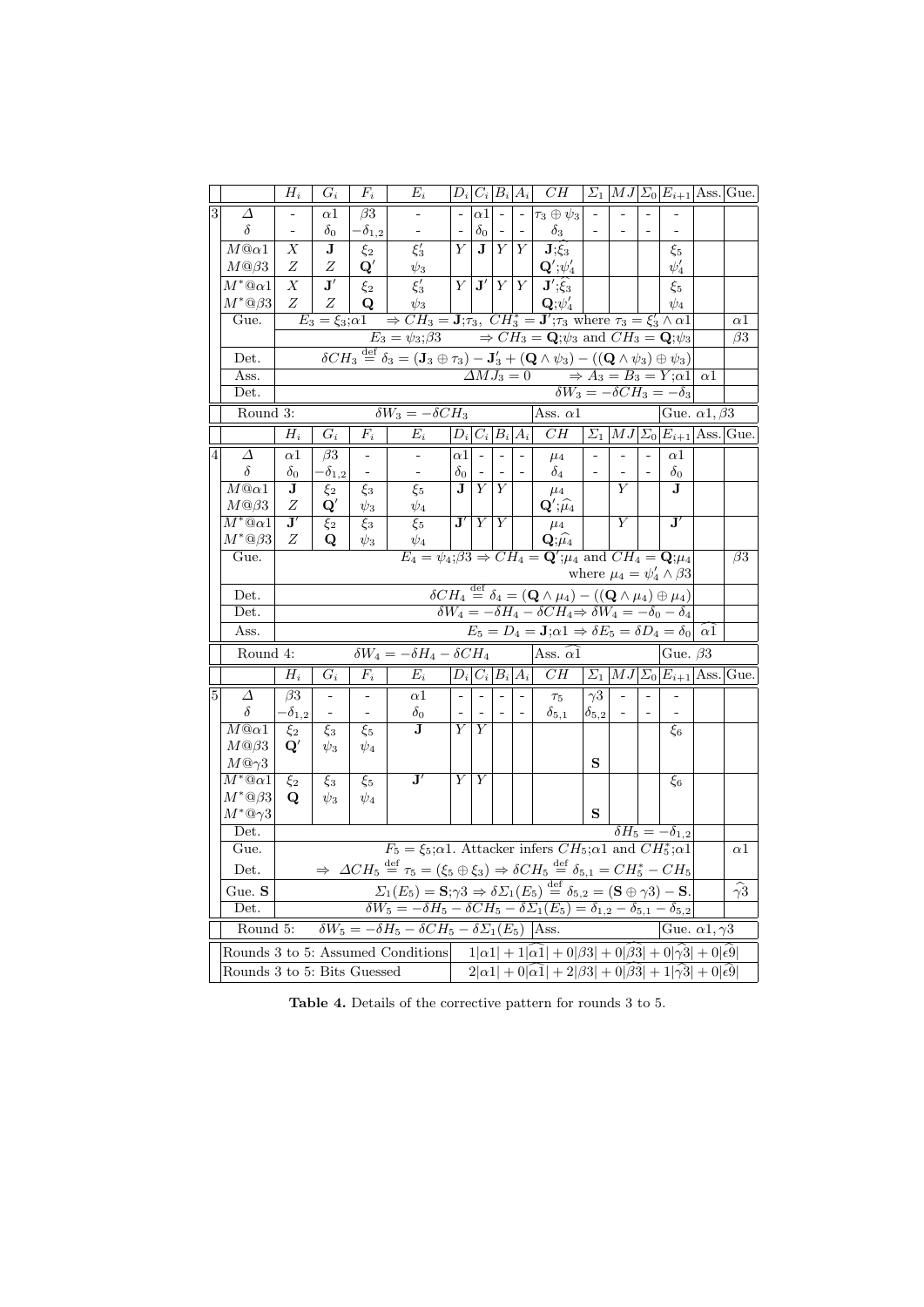and E<sup>∗</sup> 3 . Cancelling this difference in further rounds would add significant complexity. This would result in the attacker guessing further bits of state. Consequently, we choose the first case in order to minimize the total amount of bits guessed and conditions assumed. Thus, in this step, the attacker assumes that  $A_3 = B_3 = Y; \alpha$ , (which also means that  $A_3^* = B_3^* = Y; \alpha$ ), which gives  $\Delta MJ_3 = 0$ . This step requires the attacker to make assumptions on bit position(s) indicated by  $\alpha$ 1.

Determine required  $\delta W_3$ . The attacker injects an addition-difference between  $W_3$  and  $W_3^*$  in order to cancel the differences so that  $\delta A_4 = 0$ . Thus  $\delta W_3 = -\delta C H_3 = -\delta_3$ . A by-product of injecting this difference is that  $\delta T1_3 = 0$ , and  $\delta E_4 = 0$ .

## Round 4

**Determine**  $\delta H_4$ . Note that the difference in  $E_1$  has now propagated to the top of the register so  $\delta H_4 = \delta E_1 = \delta_0$ .

Guess the value of  $E_4 = E_4^* = \psi_4$ ;  $\beta$ 3. Let *i* denote the bits position where  $\beta 3 = 1$ .

- If  $E_4[i] = 1$ , then the CHOOSE function outputs  $F_4[i]$  and  $F_4^*[i] = F_4[i]$ , in the first and second run respectively. Thus  $\Delta CH_4[i] = 0$ , and the attacker does not have to input a difference in  $W_4$  in order to cancel a difference.
- If  $E_4[i] = 0$ , then the CHOOSE function outputs  $G_4[i] = \mathbf{Q}'[i]$ , and  $G_4^*[i] = \mathbf{Q}[i]$ , in the first and second run respectively. Thus  $\Delta CH_4[i] =$  $\beta 3[i]$ , and since the value of  $CH_4[i]$  is known, the attacker also knows that the corresponding addition-difference is  $\delta_0$ .

Thus, if  $E_4 = E_4^* = \psi_4$ , then  $\Delta CH_4 = \mu_4 = \psi_4' \wedge \beta 3$ , with  $CH_4 = \mathbf{Q}' \wedge \mu_4$ , and  $CH_4 = \mathbf{Q} \wedge \mu_4$  This step requires the attacker to guess bit position(s) indicated by  $\beta 3$ .

Determine  $\delta CH_4$ . Since  $CH_4[i]$  is known at the bit positions where  $\Delta CH[i] =$ 0, the attacker can determine  $\delta CH_4$ , which we denote by  $\delta_4$ :

$$
\delta CH_4 = (\mathbf{Q} \wedge \mu_4) - (\mathbf{Q}' \wedge \mu_4).
$$

**Determine required**  $\delta W_4$ . The attacker injects an addition-difference between  $W_4$  and  $W_4^*$  in order to cancel the differences so that  $\delta A_5 = 0$ . Thus  $\delta W_4 = -\delta \bar{H}_4 - \delta C H_4 = -\delta_0 - \delta_4$ . A by-product of injecting this difference is that  $\delta T1_4 = 0$ , and since  $\delta D_4 = \delta_0$ , this implies that  $\delta E_5 = \delta_0$ .

**Assume that the condition**  $E_5 = D_4$ ;  $\widehat{\alpha}$ **l** holds. If this condition holds, then

$$
\Delta E_5 = E_5^* \oplus A_5 = (E_5 + \delta_0) \oplus E_5 = (D_4 \oplus \alpha_1) \oplus D_4 = \alpha_1.
$$

If this condition does not hold, then the injected difference will result in more than one bit of difference in  $E_5$ , and the complexity of causing a collision will increase. This step requires the attacker to make assumptions on bit position(s) indicated by  $\alpha$ 1.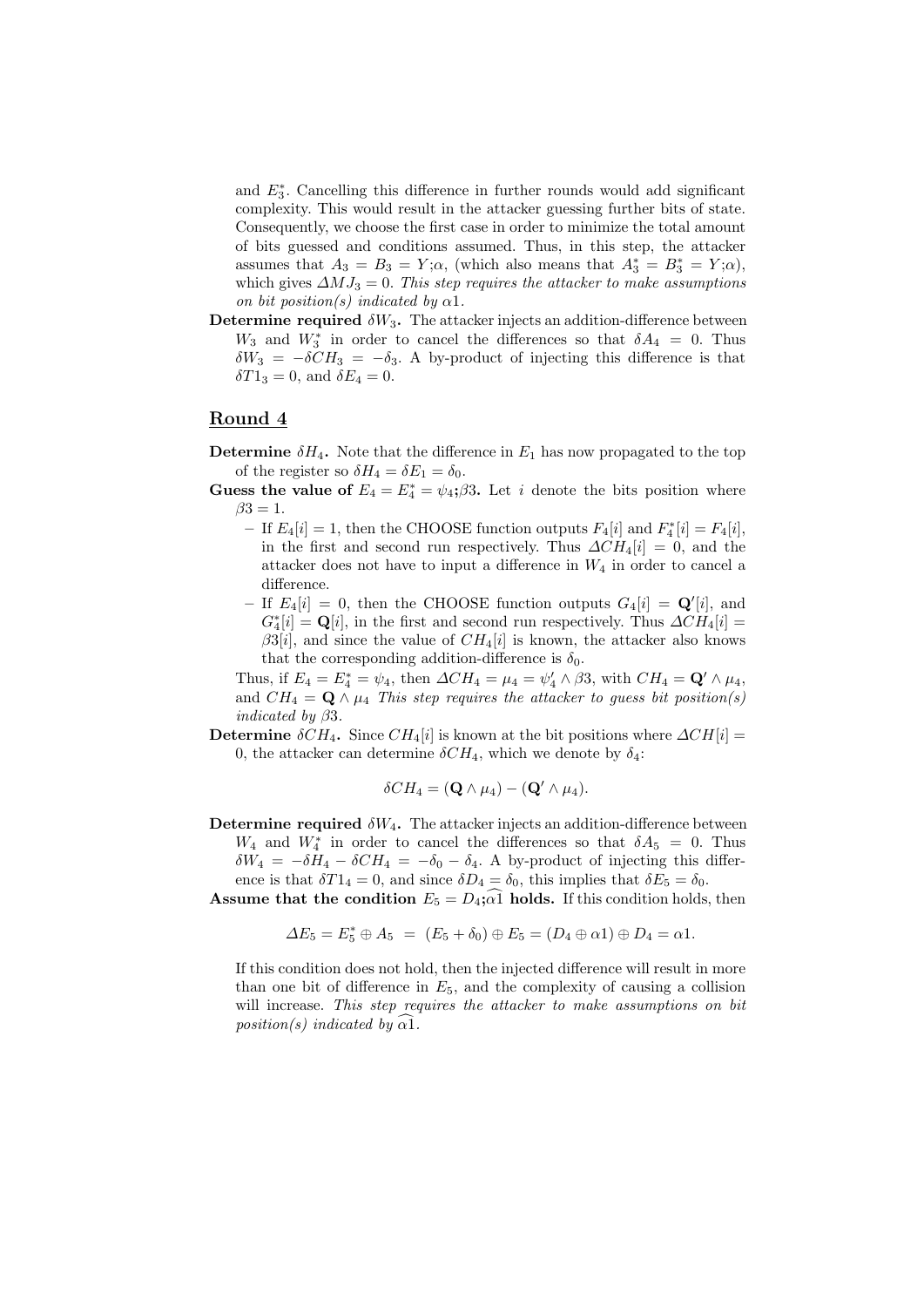## Round 5

- **Determine**  $\delta H_5$ . Note that the difference in  $E_2$  has now propagated to the top of the register so  $\delta H_5 = \delta E_2 = -\delta_{1,2}$ .
- Guess  $F_5 = \xi_5$ ; $\alpha$ 1, and infer  $\delta CH_5$ . Observe that  $F_5 = F_5^*$ . The CHOOSE function will choose the value of  $F_5 = F_5^* = \xi_5$ ;  $\alpha$ 1, at one run and the value of  $G_5 = G_5^* = \xi_3; \alpha 1$ , at the other run. This will give  $\Delta CH_5 = (\xi_3 \oplus \xi_5)$ . If the  $\Delta CH_5 = 0$ , then the attacker does not need to cancel out the difference. If  $\Delta CH_5 = \alpha 1$ , then the attacker knows the value of  $CH_5$  at this bit, so the attacker is able to determine  $\delta CH_5$ , which we denote by  $\delta_{5,1}$ .
- **Guess**  $\Sigma_1(E_5) = \mathbf{S}_3 \widehat{\gamma} \widehat{3}$ . Assuming that the assigned values are correct, then the attacker knows that  $\Delta E_5 = \alpha 1$  and thus  $\Delta \Sigma_1(E_5) = \Sigma_1(\Delta E_5) = \gamma 3$ . The attacker needs to know the addition-difference  $\delta \Sigma_1(E_5)$  so that the attacker can insert the necessary difference in  $\delta W_1$  to cancel this difference out in the compression function. That is, the attacker needs to know the value of  $\Sigma_1(E_5)$  at the bits where  $\gamma_3[i] = 1$ . Each bit of  $\Sigma_1(E_5)$  has inputs from three bits, and the attacker has only assigned values to one of these bits. Consequently, the attacker needs to guess the value of the bits of  $\Sigma_1(E_5)$ at the bits where  $\gamma 3[i] = 1$ . This gives the attacker sufficient information to determine the corresponding addition difference  $\delta \Sigma_1(E_5)$  which we denote by  $\delta_{5,2}$ . We use the value **S** to denote the guess for these bits. This step requires the attacker to guess bit position(s) indicated by  $\gamma\hat{3}$ .
- Determine required  $\delta W_5$ . The attacker injects an addition-difference between  $W_5$  and  $W_5^*$  in order to cancel the differences so that  $\delta A_6 = 0$ . Thus  $\delta W_5 = -\delta H_5 - \delta \Sigma_1(E_5) - \delta CH_5 = -\delta_{1,2} - \delta_{5,1} - \delta_{5,2}$ . A by-product of injecting this difference is that  $\delta T1_5 = 0$ , and  $\delta E_6 = 0$ .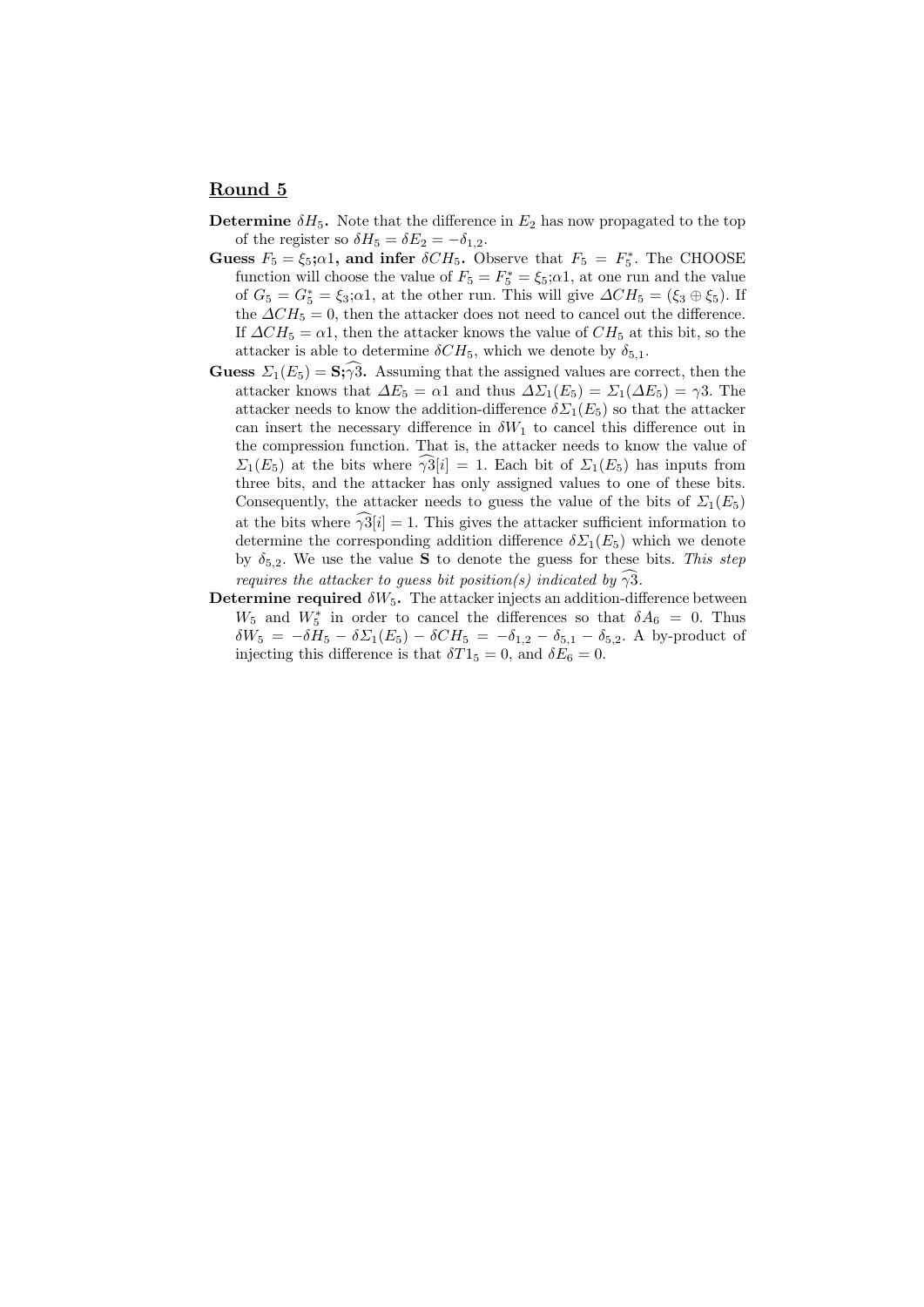|   |                                                                                                                                        |                       |                |                                                             |        |                                                 |                            |  |                                                      |                                                                                 |  |  |  |  |  |                                                     | $H_i G_i F_i E_i D_i C_i B_i A_i W_i CH \Sigma_1 T1 MJ \Sigma_0 T2 E_{i+1} A_{i+1} \mathrm{Ass.} Gue. $                               |            |
|---|----------------------------------------------------------------------------------------------------------------------------------------|-----------------------|----------------|-------------------------------------------------------------|--------|-------------------------------------------------|----------------------------|--|------------------------------------------------------|---------------------------------------------------------------------------------|--|--|--|--|--|-----------------------------------------------------|---------------------------------------------------------------------------------------------------------------------------------------|------------|
| 6 | Δ                                                                                                                                      |                       |                | $\alpha$ 1                                                  |        |                                                 |                            |  |                                                      | $\xi_6$                                                                         |  |  |  |  |  |                                                     |                                                                                                                                       |            |
|   | $\delta$                                                                                                                               |                       |                | $\delta_0$                                                  |        |                                                 |                            |  |                                                      | $\delta$ 6                                                                      |  |  |  |  |  |                                                     |                                                                                                                                       |            |
|   | $\overline{M@{\alpha}1}$                                                                                                               |                       |                | $\overline{\xi'_3}$ $\overline{\xi_5}$ J $\overline{\xi_6}$ |        | $\overline{Y}$                                  |                            |  |                                                      | $\overline{{\bf J};\!xi_6}$                                                     |  |  |  |  |  |                                                     | $\begin{array}{ c c c }\n\hline\n&\xi_7 \\ \hline\n\end{array}\n\Rightarrow CH_6 = \mathbf{J}; \xi_6, \; CH_6^* = \mathbf{J}'; \xi_6$ |            |
|   | $M^*@ \alpha 1$                                                                                                                        |                       |                | $ \xi_3' \xi_5 $ <b>J'</b> $ \xi_6 $                        |        | Y                                               |                            |  |                                                      | $ \mathbf{J}';\xi_6 $                                                           |  |  |  |  |  |                                                     |                                                                                                                                       |            |
|   | Gue.                                                                                                                                   |                       |                |                                                             |        |                                                 | $E_6 = \xi_6$ ; $\alpha$ 1 |  |                                                      |                                                                                 |  |  |  |  |  |                                                     |                                                                                                                                       | $\alpha$ 1 |
|   | Det.                                                                                                                                   |                       |                |                                                             |        | $\delta CH_6 \stackrel{\text{def}}{=} \delta_6$ |                            |  |                                                      |                                                                                 |  |  |  |  |  | $\delta_6 = (\mathbf{J} \oplus \xi_6) - \mathbf{J}$ |                                                                                                                                       |            |
|   | Det.                                                                                                                                   |                       |                |                                                             |        | $\delta W_6 = -\delta_6$                        |                            |  |                                                      |                                                                                 |  |  |  |  |  |                                                     |                                                                                                                                       |            |
|   | Summary of Round 6:                                                                                                                    |                       |                |                                                             |        |                                                 |                            |  |                                                      | $\delta W_6 = -\delta CH_6 = -\delta_6$                                         |  |  |  |  |  |                                                     |                                                                                                                                       | $\alpha$ 1 |
|   |                                                                                                                                        |                       |                |                                                             |        |                                                 |                            |  |                                                      |                                                                                 |  |  |  |  |  |                                                     | $H_i G_i F_i E_i D_i C_i B_i A_i W_i CH \Sigma_1 T1 MJ \Sigma_0 T2 E_{i+1} A_{i+1} \text{Ass.} \text{Gue.}$                           |            |
| 7 | Δ                                                                                                                                      | $\blacksquare$        | $ \alpha_1 $ - |                                                             |        |                                                 |                            |  |                                                      | $\tau_7$                                                                        |  |  |  |  |  |                                                     |                                                                                                                                       |            |
|   | $\delta$                                                                                                                               | $\sim$                | $\delta_0$     | $\sim$                                                      | $\sim$ |                                                 |                            |  |                                                      | $\delta_7$                                                                      |  |  |  |  |  |                                                     |                                                                                                                                       |            |
|   | $\overline{M@{\alpha}1}$                                                                                                               |                       |                | $\xi_5$ J $\xi_6$ $\xi_7$                                   |        |                                                 |                            |  |                                                      | $\overline{\mathbf{J};\tau_7}$                                                  |  |  |  |  |  |                                                     |                                                                                                                                       |            |
|   | $\left\lceil M^*\textcircled{a} \alpha 1 \right\rceil \xi_5 \left\lceil \mathbf{J'} \right\rceil \xi_6 \left\lceil \xi_7 \right\rceil$ |                       |                |                                                             |        |                                                 |                            |  |                                                      | $ \mathbf{J}^\prime;\tau_7 $                                                    |  |  |  |  |  |                                                     |                                                                                                                                       |            |
|   | Gue.                                                                                                                                   |                       |                |                                                             |        |                                                 |                            |  |                                                      | $E_7 = \xi_7$ ; $\alpha 1 \Rightarrow CH_7 = J; \tau_7$ , $CH_7^* = J'; \tau_7$ |  |  |  |  |  |                                                     |                                                                                                                                       | $\alpha$ 1 |
|   |                                                                                                                                        |                       |                |                                                             |        |                                                 |                            |  | where $\tau_7 = \xi'_7 \wedge \alpha 1$ .            |                                                                                 |  |  |  |  |  |                                                     |                                                                                                                                       |            |
|   | Det.                                                                                                                                   |                       |                |                                                             |        | $\delta CH_7 \stackrel{\text{def}}{=} \delta_7$ |                            |  | $\delta_7 = (\mathbf{J} \oplus \tau_7) - \mathbf{J}$ |                                                                                 |  |  |  |  |  |                                                     |                                                                                                                                       |            |
|   | Det.                                                                                                                                   |                       |                | $\delta W_7 = -\delta CH_7 = -\delta_7$                     |        |                                                 |                            |  |                                                      |                                                                                 |  |  |  |  |  |                                                     |                                                                                                                                       |            |
|   | Summary of Round 7:                                                                                                                    |                       |                |                                                             |        |                                                 |                            |  | $\delta W_7 = -\delta_7$                             |                                                                                 |  |  |  |  |  |                                                     |                                                                                                                                       | $\alpha$ 1 |
|   |                                                                                                                                        |                       |                |                                                             |        |                                                 |                            |  |                                                      |                                                                                 |  |  |  |  |  |                                                     | $H_i G_i F_i E_i D_i C_i B_i A_i W_i CH \Sigma_1 T1 MJ \Sigma_0 T2 E_{i+1} A_{i+1} \text{Ass.} \text{Gue.}$                           |            |
| 8 | Δ                                                                                                                                      | $\alpha$ 1            |                |                                                             |        |                                                 |                            |  |                                                      |                                                                                 |  |  |  |  |  |                                                     |                                                                                                                                       |            |
|   | $\delta$                                                                                                                               | $\delta$ <sup>o</sup> |                |                                                             |        |                                                 |                            |  |                                                      |                                                                                 |  |  |  |  |  |                                                     |                                                                                                                                       |            |
|   | $M@ \alpha 1$                                                                                                                          | $\mathbf{J}$          |                |                                                             |        |                                                 |                            |  |                                                      |                                                                                 |  |  |  |  |  |                                                     |                                                                                                                                       |            |
|   | $M^*\textcircled{a}a1$                                                                                                                 | $\mathbf{J}'$         |                |                                                             |        |                                                 |                            |  |                                                      |                                                                                 |  |  |  |  |  |                                                     |                                                                                                                                       |            |
|   | Det.                                                                                                                                   |                       |                |                                                             |        | $\delta H_8 = \delta_0$                         |                            |  |                                                      |                                                                                 |  |  |  |  |  |                                                     |                                                                                                                                       |            |
|   | Det.                                                                                                                                   |                       |                | $\delta W_8 = -\delta H_8 = -\delta_0$                      |        |                                                 |                            |  |                                                      |                                                                                 |  |  |  |  |  |                                                     |                                                                                                                                       |            |
|   | Summary of Round 8:                                                                                                                    |                       |                |                                                             |        |                                                 |                            |  |                                                      | $\delta W_8 = -\delta_0$                                                        |  |  |  |  |  |                                                     |                                                                                                                                       |            |
|   | Rounds 6 to 8: Bits Guessed                                                                                                            |                       |                |                                                             |        |                                                 |                            |  |                                                      |                                                                                 |  |  |  |  |  |                                                     | $2 \alpha 1  + 0 \alpha 1  + 0 \beta 3  + 0 \beta 3  + 0 \gamma 3  + 0 \epsilon 9 $                                                   |            |

### 6.3 Detailed Explanation of Table 5: Rounds 6 to 8

Table 5. Details of the corrective pattern for rounds 6 to 8.

# Round 6

- Guess  $E_6 = E_6^* = \xi_6; \alpha_1$ , and infer  $\Delta CH_6$  and  $\delta CH_6$ . Observe  $E_6 = E_6^*; \alpha_1$ . The value of  $E_6$  affects where the CHOOSE function outputs  $F_6$  and  $F_6^*$  or  $G_6$  and  $G_6^*$  in the first and second run respectively. Let i denote the bits position where  $\alpha$ 1 = 1.
	- $-$  If  $E_6[i] = 1$ , then the CHOOSE function outputs  $F_6[i] = \mathbf{J}[i]$ , and  $F_6^*[i] =$  $\mathbf{J}'[i]$ , in the first and second run respectively. Thus  $\Delta CH_6 = \alpha \mathbf{1}$ , and since the value of  $CH_6[i]$  is known, the attacker also knows  $\delta CH_6 = \delta_0$ .
	- − If  $E_6[i] = 0$ , then the CHOOSE function outputs  $G_6[i]$  and  $G_6^*[i] = G_6[i]$ , in the first and second run respectively. Thus  $\Delta CH_6 = \delta CH_6 = 0$ , and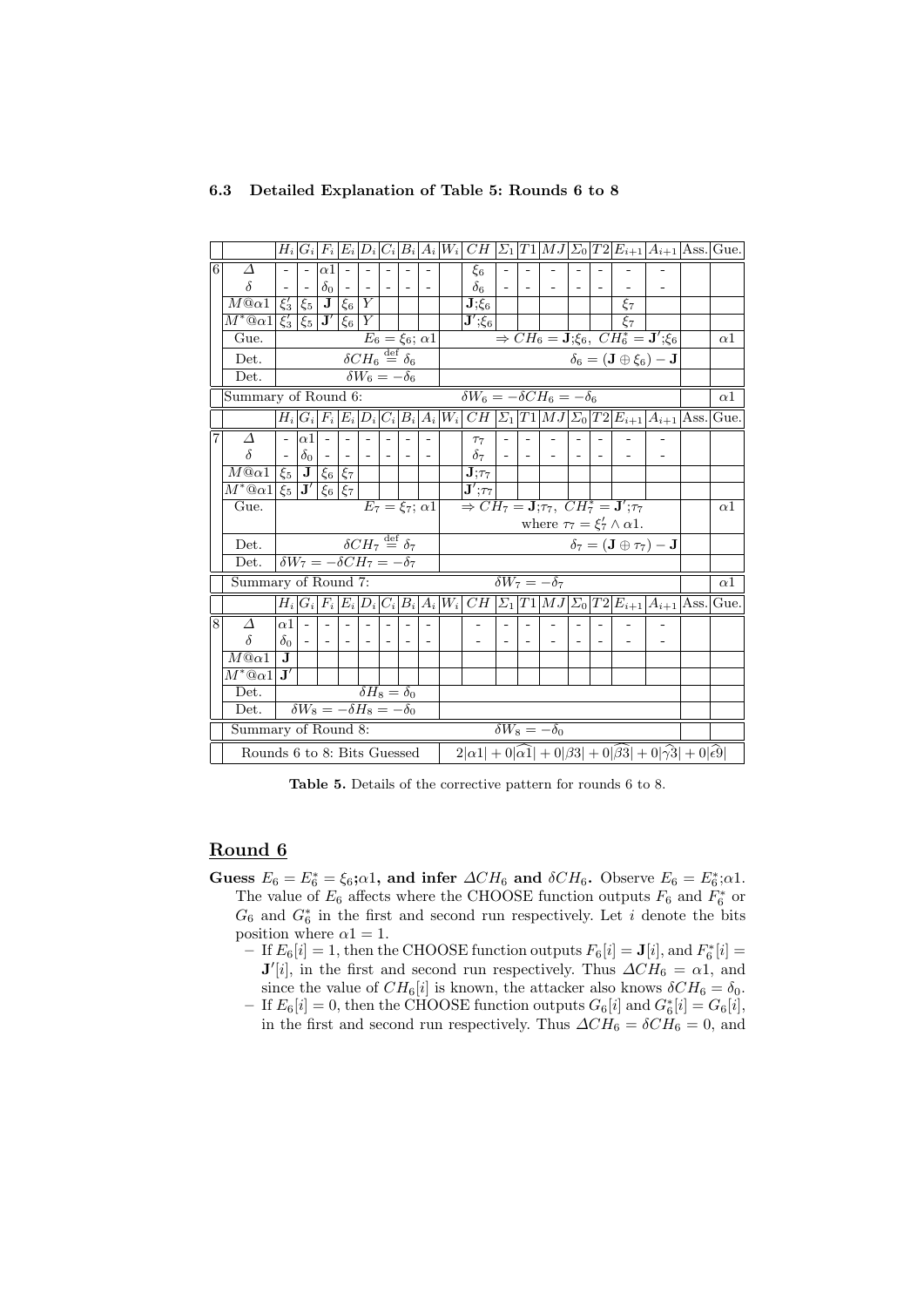the attacker does not have to input a difference in  $W_6$  in order to cancel this difference.

Thus, if  $E_6 = E_6^* = \xi_6; \alpha_1$ , then  $\Delta CH_6 = \xi_6$ , and  $\delta CH_6 = 0$ , when  $xi_6 = 0$ and  $\delta CH_6 = \alpha_1$ , when  $\xi_6 = \delta_0$ . Let  $\delta_6$  denote the value of  $\delta CH_6$ . This step requires the attacker to quess bit position(s) indicated by  $\alpha$ 1.

Determine required  $\delta W_6$ . The attacker injects an addition-difference between  $W_6$  and  $W_6^*$  in order to cancel the differences so that  $\delta A_7 = 0$ . Thus  $\delta W_6 = -\delta C H_6 = -\delta_6$ . A by-product of injecting this difference is that  $\delta T1_6 = 0$ , and  $\delta E_7 = 0$ .

## Round 7

- Guess the value of  $E_7 = E_7^* = \xi_7; \alpha 1$ . Let *i* denote the bits position where  $\alpha$ 1 = 1.
	- If  $E_7[i] = 1$ , then the CHOOSE function outputs  $F_7[i]$  and  $F_7^*[i] = F_7[i]$ , in the first and second run respectively. Thus  $\Delta CH_7[i] = 0$  and the attacker does not have to input a difference in  $W_7$  in order to cancel a difference.
	- If  $E_7[i] = 0$ , then the CHOOSE function outputs  $G_7[i] = J[i]$ , and  $G_7^*[i] = \mathbf{J}'[i]$ , in the first and second run respectively. Thus  $\Delta CH_7[i] =$  $\alpha$ 1[*i*], and since the value of  $CH_7[i]$  is known, the attacker also knows that the corresponding addition-difference is  $\delta_0$ .

Thus, if  $E_7[i] = E_7^*[i] = \xi_7[i]$ , then  $\Delta CH_7 = \tau_7[i] = \xi_7'[i] \wedge \alpha 1$ . Let  $\delta_7$ denote the corresponding addition-difference. This step requires the attacker to guess bit position(s) indicated by  $\alpha$ 1.

**Determine required**  $\delta W_7$ . The attacker injects an addition-difference between  $W_7$  and  $W_7^*$  in order to cancel the differences so that  $\delta A_8 = 0$ . Thus  $\delta W_7 = -\delta CH_7 = -\delta_7$ . A by-product of injecting this difference is that  $\delta T1_7 = 0$ , and  $\delta E_8 = 0$ .

# Round 8

- **Determine**  $\delta H_8$ . Note that the difference in  $A_1$  has now propagated to the top of the register so  $\delta H_8 = \delta A_1 = \delta_0$ .
- Determine required  $\delta W_8$ . The attacker injects an addition-difference between W<sub>8</sub> and W<sub>8</sub><sup>\*</sup> in order to cancel the differences so that  $\delta A_9 = 0$ . Thus  $\delta W_8 = -\delta C H_8 = -\delta_8$ . After injecting this differece, all the internal conditions have been canceled and the register states in the first and second runs are equal.

# 7 Complexity

The probability that the assumptions hold is is equal to  $2^{-u}$  where u is the total number of bits that have assumptions placed on them. Table 6 indicates that  $u = 4|\alpha 1| + 2|\widehat{\alpha 1}| + 1|\beta 3| + 1|\widehat{\beta 3}|$ . An exception occurs when  $\alpha 1 = 2^{w-1}$  (See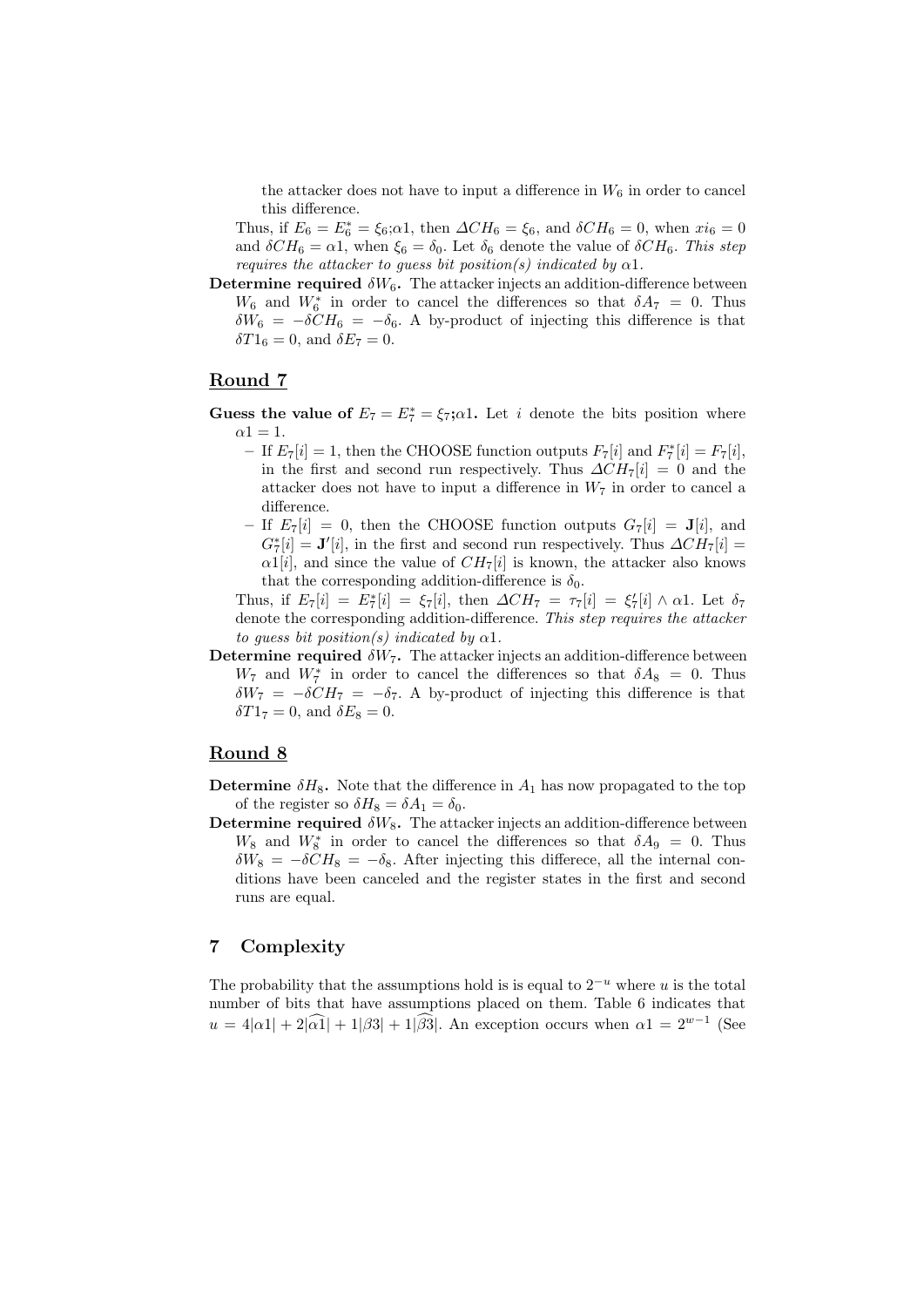|                                 | Rounds 0 to 2: Assumed Conditions $ 3 \alpha_1  + 1 \widehat{\alpha_1}  + 1 \beta_3  + 1 \widehat{\beta_3}  + 0 \widehat{\gamma_3}  + 0 \widehat{\epsilon_3} $ |
|---------------------------------|----------------------------------------------------------------------------------------------------------------------------------------------------------------|
|                                 | Rounds 3 to 5: Assumed Conditions $ 1 \alpha 1  + 1 \widehat{\alpha 1}  + 0 \beta 3  + 0 \widehat{\beta 3}  + 0 \widehat{\gamma 3}  + 0 \widehat{\epsilon 9} $ |
| <b>Total Assumed Conditions</b> | $\big 4 \alpha 1 +2 \widehat{\alpha 1} +1 \beta 3 +1 \widehat{\beta 3} +0 \widehat{\gamma 3} +0 \widehat{\epsilon 9} \big $                                    |
| Rounds 0 to 2: Bits Guessed     | $\left 1 \alpha 1 +1 \widehat{\alpha 1} +0 \beta 3 +1 \widehat{\beta 3} +1 \widehat{\gamma 3} +1 \widehat{\epsilon 9} \right $                                 |
| Rounds 3 to 5: Bits Guessed     | $\left 2 \alpha1 +0 \widehat{\alpha1} +2 \beta3 +0 \widehat{\beta3} +1 \widehat{\gamma3} +0 \widehat{\epsilon9} \right $                                       |
| Rounds 6 to 8: Bits Guessed     | $\left 2 \alpha1 +0 \widehat{\alpha1} +0 \beta3 +0 \widehat{\beta3} +0 \widehat{\gamma3} +0 \widehat{\epsilon9} \right $                                       |
| Total Bits Guessed              | $ 5 \alpha1 +1 \widehat{\alpha1} +2 \beta3 +1 \widehat{\beta3} +2 \widehat{\gamma3} +1 \widehat{\epsilon9} \widehat{\beta}$                                    |
| Total Number of Bits            | $9 \alpha1 +3 \widehat{\alpha1} +3 \beta3 +2 \beta3 +2 \widehat{\gamma3} +1 \widehat{\epsilon9} $                                                              |

Table 6. A summary of number of assumed conditions and guessed bits in the corrective pattern.

Note 1 in analysis of Round 1), in which case  $u = 3|\alpha_1| + 2|\widehat{\alpha_1}| + 1|\beta_3| + 1|\widehat{\beta_3}|$ . For each message block, where the conditions are assumed to hold, the attacker attempts  $2^v$  guesses for bits of the internal state, v is the total number of bits that are guessed. Table 6 indicates that  $v = 5|\alpha_1| + 2|\widehat{\alpha_1}| + 1|\beta_3| + 2|\widehat{\beta_3}| + 1|\widehat{\epsilon_3}|.$ An exception occurs when  $\alpha_1 = 2^{w-1}$  (See Note 1 in analysis of Round 1), in which case  $v = 6|\alpha_1| + 2|\widehat{\alpha_1}| + 1|\beta_3| + 2|\widehat{\beta_3}| + 1|\widehat{\epsilon_3}|$ . For most single-bit differences  $\alpha$ 1, these values are:

$$
|\alpha 1| = |\alpha 1| = 1;
$$
  $|\beta 3| = |\beta 3| = 3;$   $|\gamma 3| = 3;$   $|\hat{\epsilon} 9| = 9;$  so  
\n $u = 4 \cdot 1 + 2 \cdot 1 + 1 \cdot 3 + 1 \cdot 3 + 0 \cdot 3 + 0 \cdot 9 = 12,$   
\n $v = 5 \cdot 1 + 1 \cdot 1 + 2 \cdot 3 + 1 \cdot 3 + 2 \cdot 3 + 1 \cdot 9 = 30.$ 

Thus, the probability of the assumed conditions being true is  $2^{-12}$  and for each block where the conditions are assumed to hold, the attacker attempts  $2^{30}$  guesses for bits of the internal state. This indiates a total complexity of  $2^{42}$ : assuming that the initial register states are unknown.

The complexity can be deceased by choosing  $\alpha$ 1 such that one or more of the differences  $\alpha$ 1,  $\beta$ 3,  $\gamma$ 3, $\epsilon$ 9 has the MSB equal to 1. The effect of this is to reduce the corresponding weight(s) of  $\widehat{\alpha_1}$   $\widehat{\beta_3}$ ,  $\widehat{\gamma_3}$ , or  $\widehat{\epsilon_9}$ . If the difference  $\alpha_1 = 0x80000000$  is chosen, then  $\widehat{\alpha_1} = 0x00000000$  and the probability is increased from  $2^{42}$  to  $2^{39}$ . assuming that the initial register states are unknown. However, we note that that one of the assumed conditions has also become guess, so the probability of the assumed conditions being true is  $2^{-9}$  and for each block where the conditions are assumed to hold, the attacker attempts  $2^{30}$  guesses for bits of the internal state.

In the case of SHA-224/256, the probability is also increased to  $2^{-39}$  when  $\alpha$ 1 = 0x00001000, for which

$$
\begin{aligned}\n\beta 3 &= 0x80400400, \, \gamma 3 = 0x00080042, \, \epsilon 9 = 0xa2130850, \\
\widehat{\beta 3} &= 0x00400400, \, \widehat{\gamma 3} = 0x00080042, \, \widehat{\epsilon 9} = 0x22130850,\n\end{aligned}
$$

so the Hamming weights of both  $\widehat{\beta3}$  and  $\widehat{\epsilon9}$  have decreased by one.